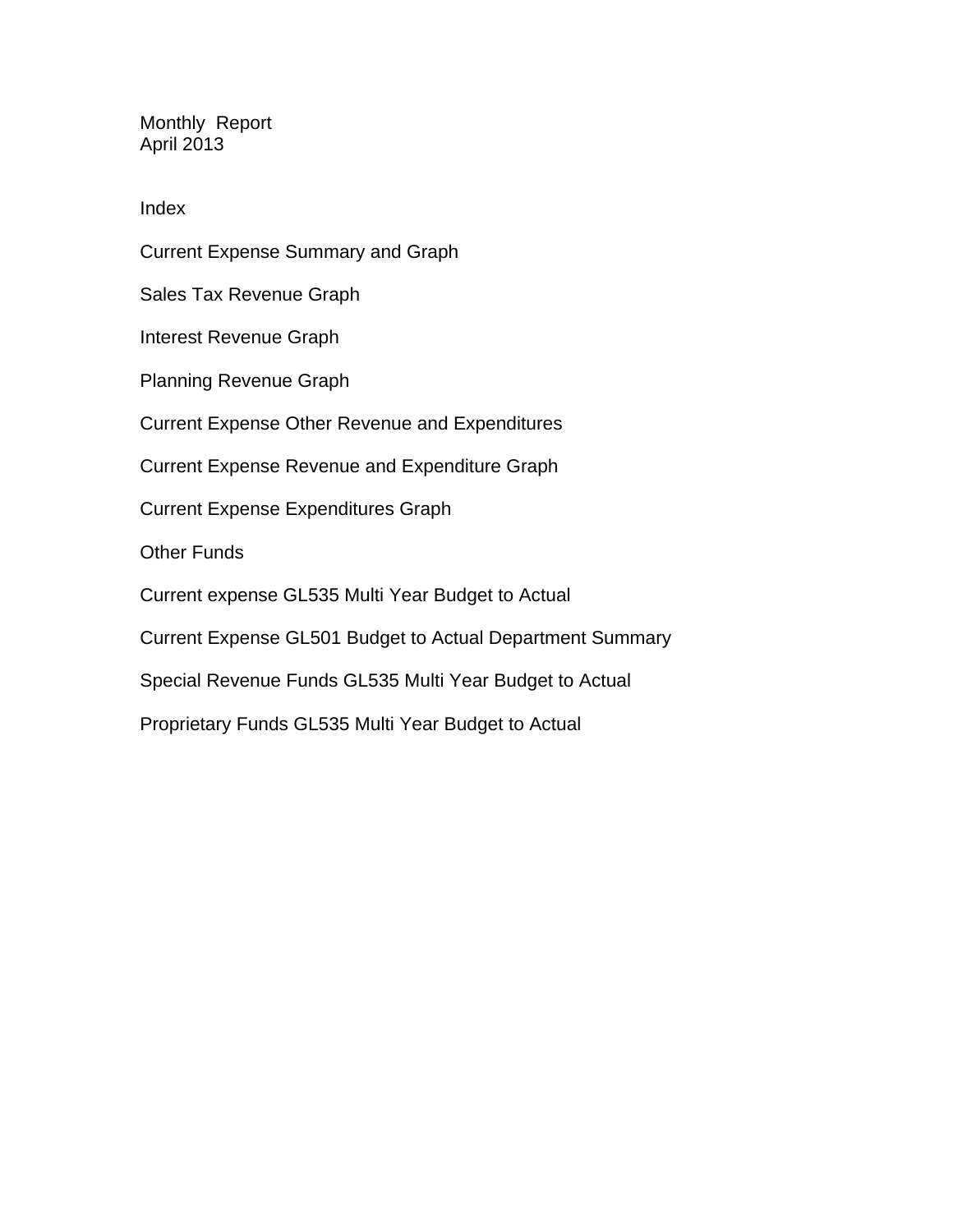| CURRENT EXPENSE Thousands (000's) |         |                     |                         |               |         |            |                         |               |         |            |                         |               |
|-----------------------------------|---------|---------------------|-------------------------|---------------|---------|------------|-------------------------|---------------|---------|------------|-------------------------|---------------|
|                                   |         | <b>Current Year</b> |                         |               | 2012    |            |                         |               | 2011    |            |                         |               |
|                                   | Current | <b>YTD</b>          | <b>Budget</b>           | %VS           | Current | <b>YTD</b> | <b>Budget</b>           | % VS          | Current | <b>YTD</b> | <b>Budget</b>           | %VS           |
|                                   | Actual  | Actual              | Net of Beg.<br>Fund Bal | <b>Budget</b> | Actual  | Actual     | Net of Beg.<br>Fund Bal | <b>Budget</b> | Actual  | Actual     | Net of Beg.<br>Fund Bal | <b>Budget</b> |
| Revenue                           |         |                     |                         |               |         |            |                         |               |         |            |                         |               |
| <b>Property Tax</b>               | 2,143   | 2,775               | 7,291                   | 38%           | 2,621   | 2,736      | 7,182                   | 38%           | 1,767   | 1,966      | 7,437                   | 26%           |
| Sales Tax                         | 310     | 1,349               | 3,973                   | 34%           | 289     | 1,307      | 3,850                   | 34%           | 281     | 1,274      | 4,111                   | 31%           |
| Planning and Community            | 165     | 474                 | 1,363                   | 35%           | 121     | 384        | 1,556                   | 25%           | 109     | 452        | 1,412                   | 32%           |
| Interest - Investment             | 36      | 162                 | 302                     | 54%           | 9       | 126        | 255                     | 49%           | 4       | 56         | 200                     | 28%           |
| Other                             | 669     | 2,551               | 5,413                   | 47%           | 524     | 1,761      | 5,498                   | 32%           | 429     | 2,238      | 5,276                   | 42%           |
| Subtotal                          | 3,323   | 7,310               | 18,342                  | 40%           | 3,564   | 6,314      | 18,341                  | 34%           | 2,590   | 5,986      | 18,436                  | 32%           |
| Intergovernmental (Grants)        | 84      | 232                 | 849                     | 27%           | 48      | 204        | 1,156                   | 18%           | 141     | 242        | 1,040                   | 23%           |
| Total                             | 3,407   | 7.542               | 19,191                  | 39%           | 3,612   | 6.518      | 19,497                  | 33%           | 2,731   | 6,228      | 19.476                  | 32%           |
| Interfund Transfers-In            |         | 2,357               | 2,357                   | 100%          |         | 2,201      | 2,225                   | 99%           |         | 1,879      | 1,919                   | 98%           |
| Use of Beg Fund Balance           |         | ÷                   | 180                     | 0%            | ÷       | ۰          | 130                     | 0%            |         | ۰          | 185                     | 0%            |
| <b>Total Revenue</b>              | 3,407   | 9,899               | 21,728                  | 46%           | 3,612   | 8,719      | 21,852                  | 40%           | 2,731   | 8,107      | 21,580                  | 38%           |
|                                   |         |                     |                         |               |         |            |                         |               |         |            |                         |               |
| Expenditures                      | 1,538   | 6,674               | 20,595                  | 32%           | 1,498   | 6,600      | 20,441                  | 32%           | 1,502   | 6,444      | 19,917                  | 32%           |
| Interfund Transfers-Out           |         | 953                 | 1,133                   | 84%           |         | 1,052      | 1,411                   | 75%           |         | 1,205      | 1,663                   | 72%           |
| <b>Total Expenditures</b>         | 1,538   | 7,627               | 21,728                  | 35%           | 1,498   | 7,652      | 21,852                  | 35%           | 1,502   | 7,649      | 21,580                  | 35%           |
| <b>Net Current Expense</b>        | 1,869   | 2,272               | 0                       |               | 2,114   | 1,067      | 0                       |               | 1,229   | 458        | 0                       |               |
|                                   |         |                     |                         |               |         |            |                         |               |         |            |                         |               |

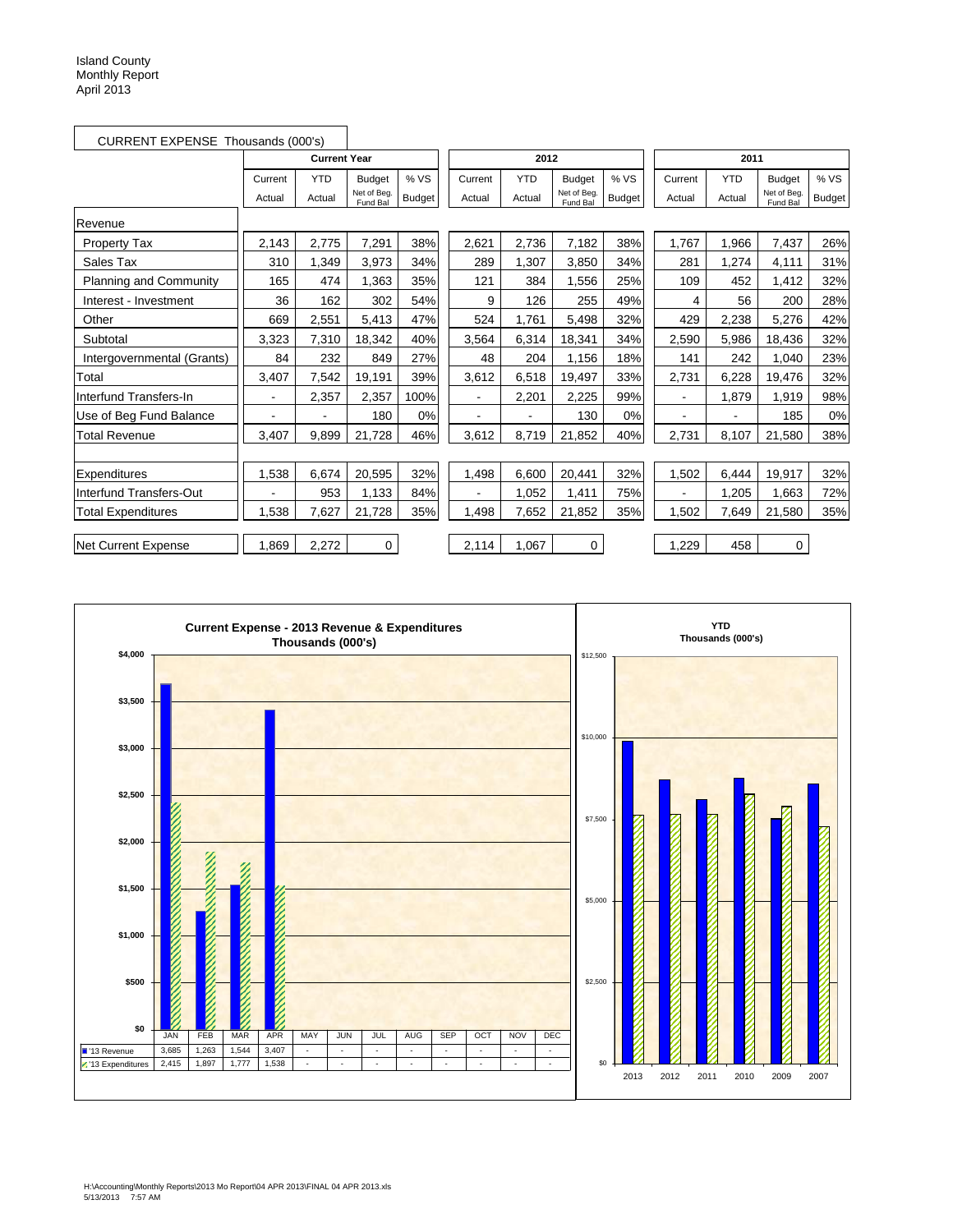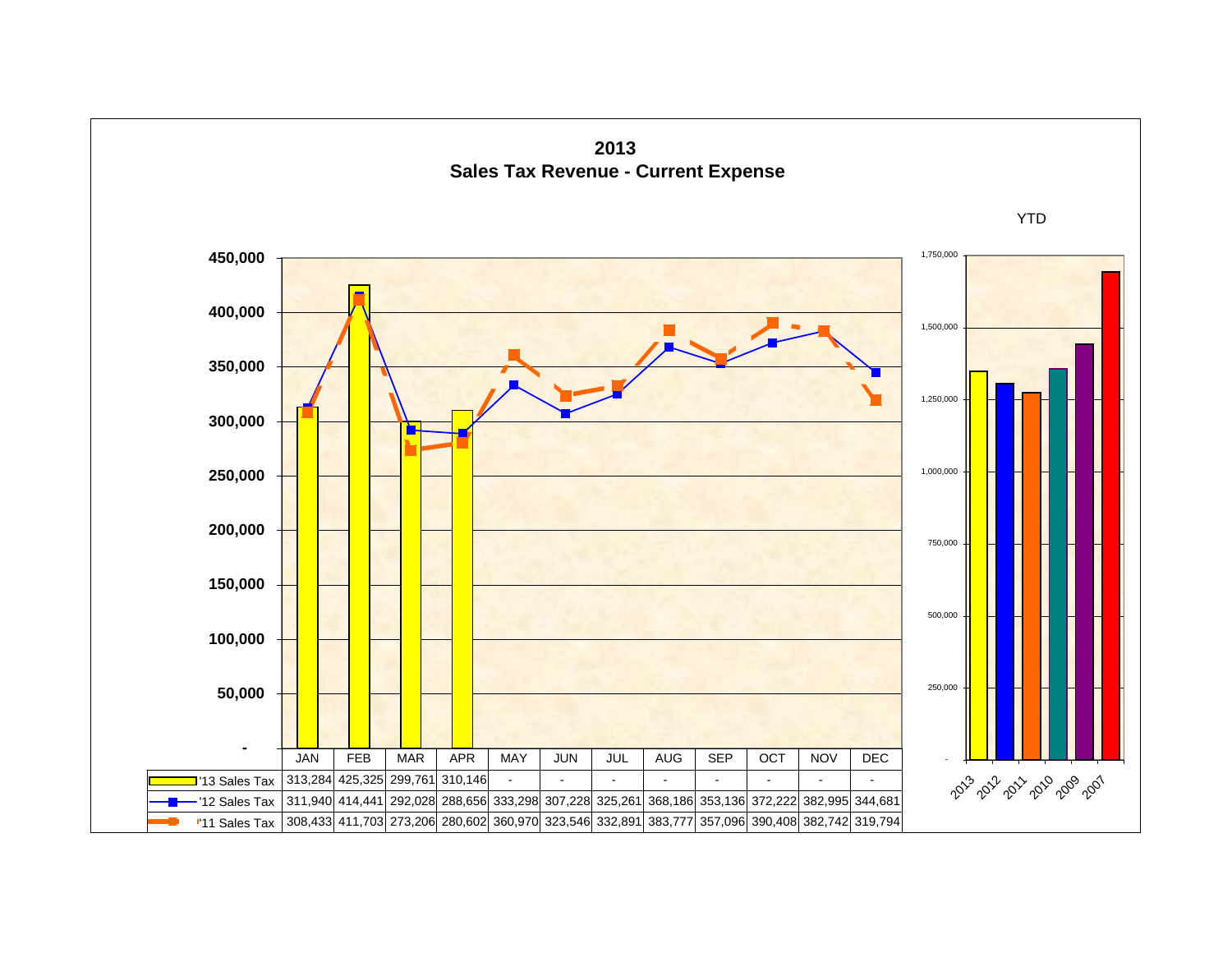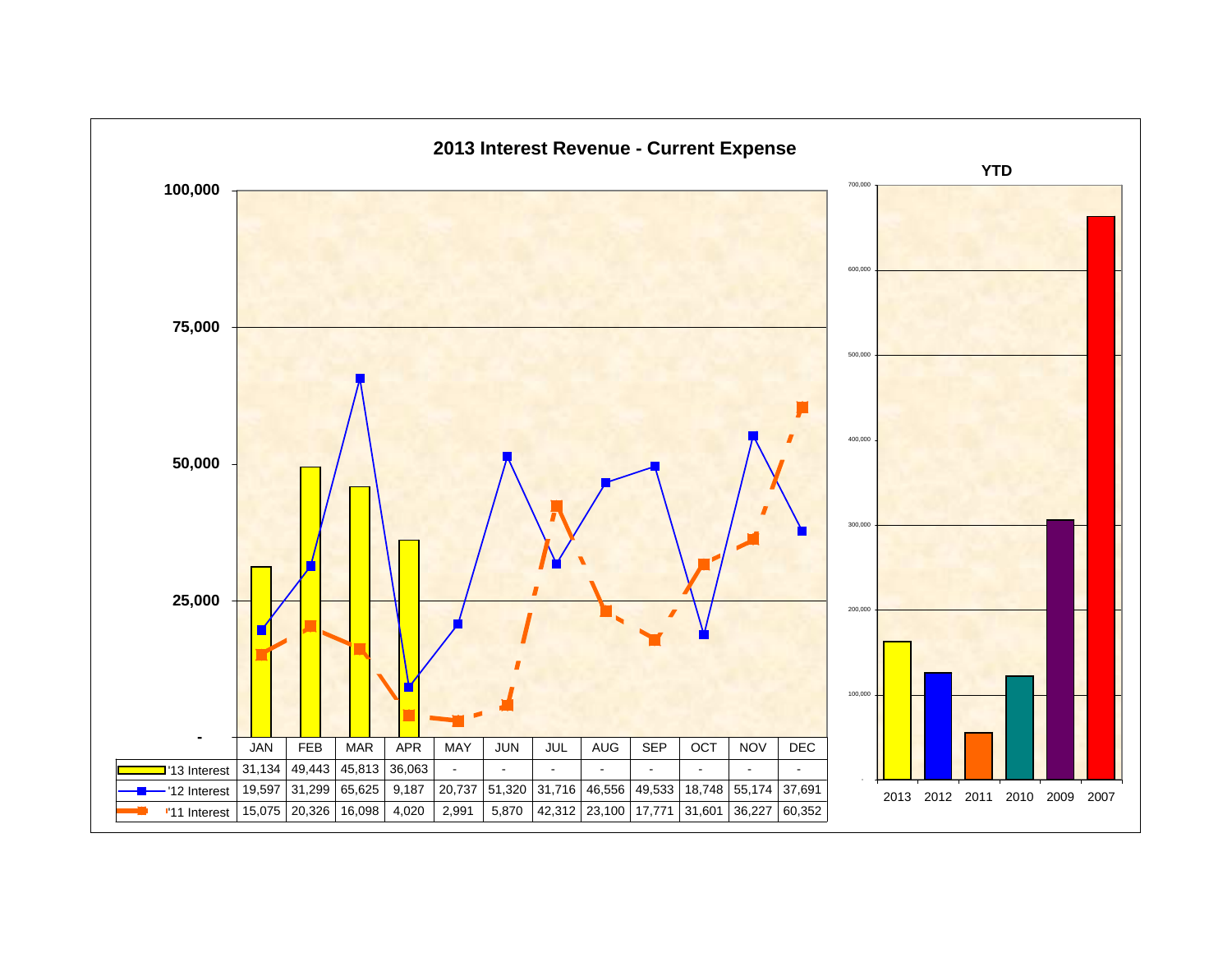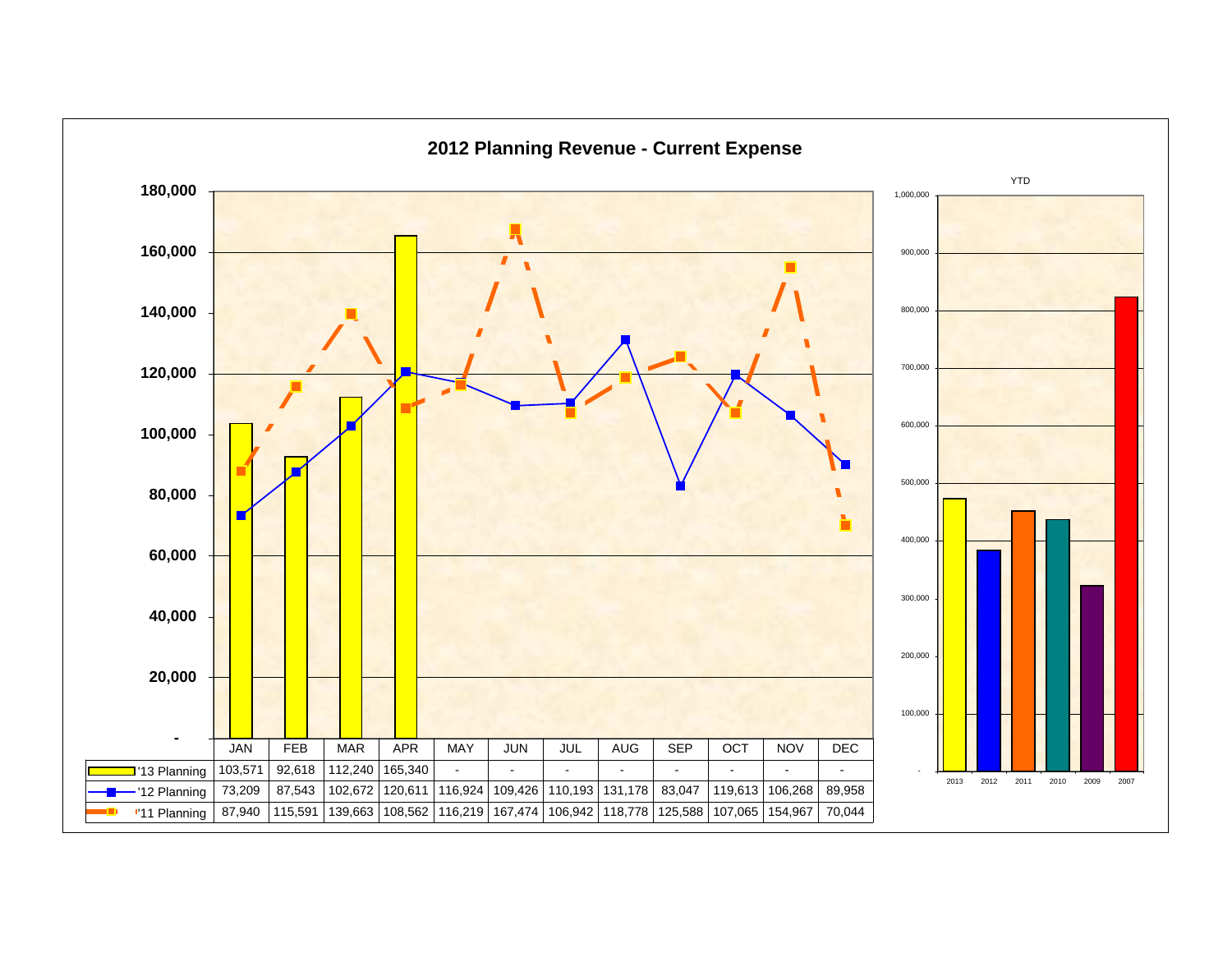Current Expense By Department April 2013

| Other Revenue |
|---------------|
|---------------|

| YTD                               | <b>ACTUAL</b> | <b>BUDGET</b> | YTD%   |
|-----------------------------------|---------------|---------------|--------|
| Auditor                           | 200,061       | 580,500       | 34.5%  |
| Clerk                             | 141,819       | 300,400       | 47.2%  |
| <b>District Court</b>             | 362,282       | 919,400       | 39.4%  |
| Sheriff                           | 115,714       | 202,500       | 57.1%  |
| <b>Sales Tax Criminal Justice</b> | 172,791       | 516,000       | 33.5%  |
| Cable Tax                         | 528,055       | 495,000       | 106.7% |
| Prop Tax Penalty                  | 191,975       | 435,000       | 44.1%  |
| Prop Tax Interest                 | 284,156       | 500,000       | 56.8%  |
| State Sh Rev PUD                  |               | 130,000       | 0.0%   |
| <b>County Assistance</b>          | 87,025        | 200,000       | 43.5%  |
| <b>Criminal Justice</b>           | 219,278       | 400,000       | 54.8%  |
| Liquor Tax                        | 53,696        | 246,000       | 21.8%  |
| Other                             | 193,686       | 488,058       | 39.7%  |
| Total                             | 2,550,538     | 5,412,858     | 47.1%  |

**Expenditures** 

| <b>YTD</b>                  | <b>ACTUAL</b> | <b>BUDGET</b> | %     |
|-----------------------------|---------------|---------------|-------|
| Assessor                    | 313,241       | 1,080,115     | 29.0% |
| Auditor                     | 230,704       | 809,036       | 28.5% |
| <b>Budget</b>               | 34,672        | 115,925       | 29.9% |
| <b>Central Services</b>     | 340,179       | 969,637       | 35.1% |
| <b>Clerk</b>                | 133,814       | 447,257       | 29.9% |
| Commissioners               | 188,999       | 618,139       | 30.6% |
| Coroner                     | 63,067        | 241,700       | 26.1% |
| <b>District Court</b>       | 338,125       | 1,004,339     | 33.7% |
| <b>Emergency Management</b> | 25,956        | 318,685       | 8.1%  |
| <b>Facilities</b>           | 335,513       | 1,040,805     | 32.2% |
| <b>GSA</b>                  | 401,617       | 1,203,499     | 33.4% |
| <b>Human Resources</b>      | 91,620        | 235,760       | 38.9% |
| <b>Human Services</b>       | 25,363        | 152,435       | 16.6% |
| Miscellaneous               | 82,824        | 241,132       | 34.3% |
| Parks                       | 55,796        | 188,257       | 29.6% |
| Planning                    | 458,966       | 1,606,132     | 28.6% |
| Prosecutor                  | 441,002       | 1,392,557     | 31.7% |
| <b>Sheriff</b>              | 2,260,619     | 6,444,433     | 35.1% |
| <b>Superior Court</b>       | 298,674       | 1,070,879     | 27.9% |
| <b>Treasurer</b>            | 186,541       | 493,020       | 37.8% |
| Non Departmental            | 366,238       | 920,702       | 39.8% |
| Total                       | 6,673,530     | 20,594,444    | 32.4% |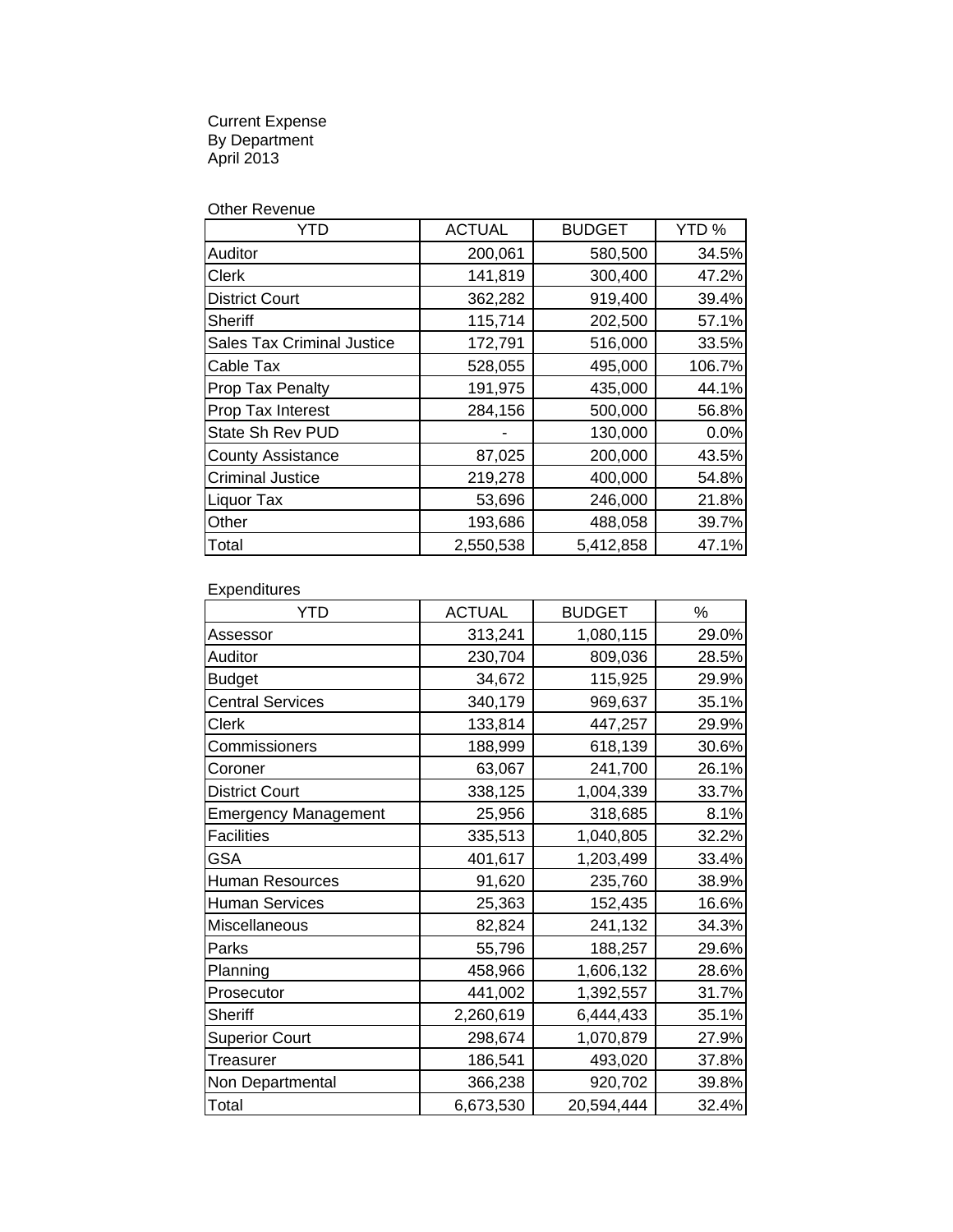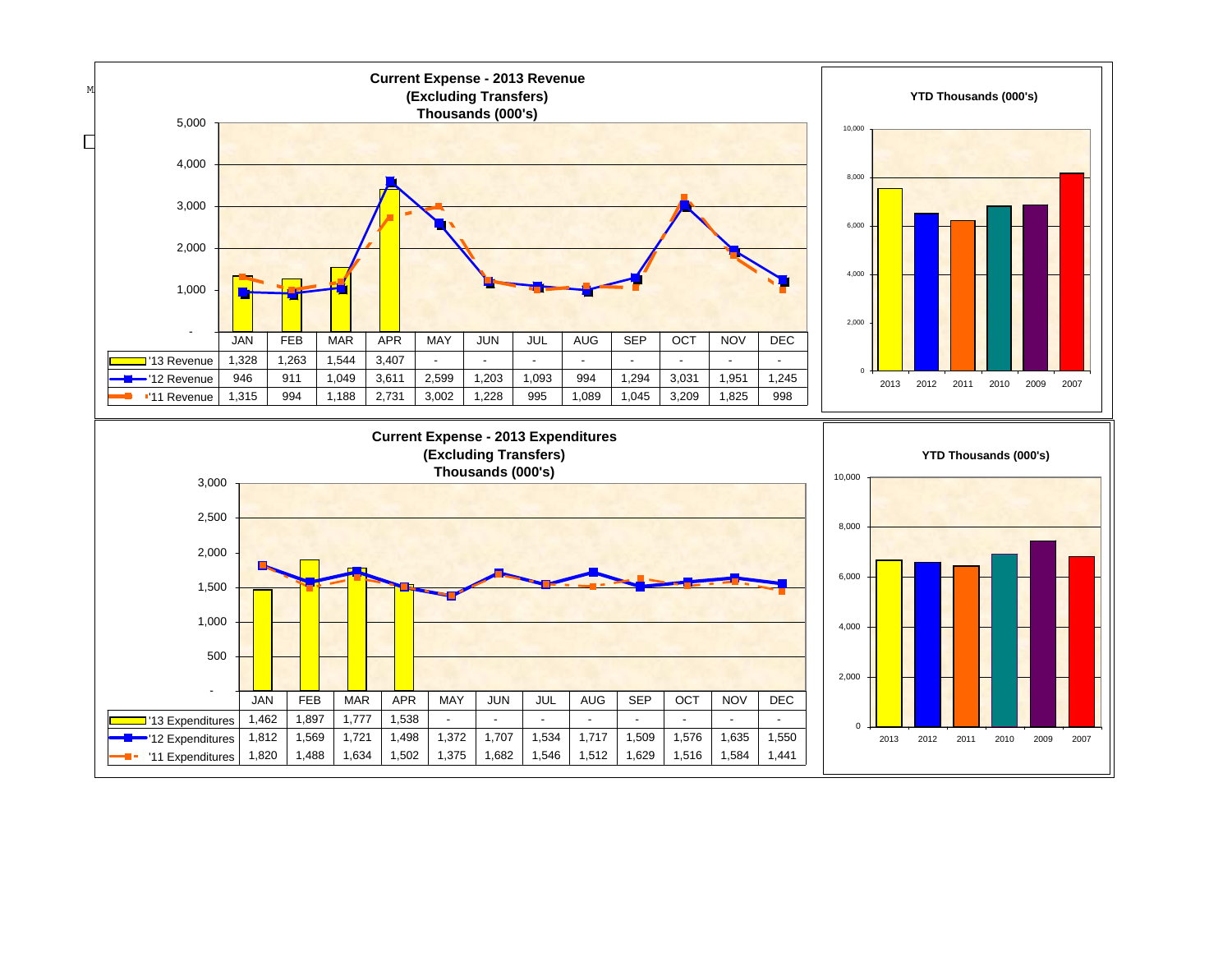

H:\Accounting\Monthly Reports\2013 Mo Report\04 APR 2013\FINAL 04 APR 2013.xls 5/13/2013 7:57 AM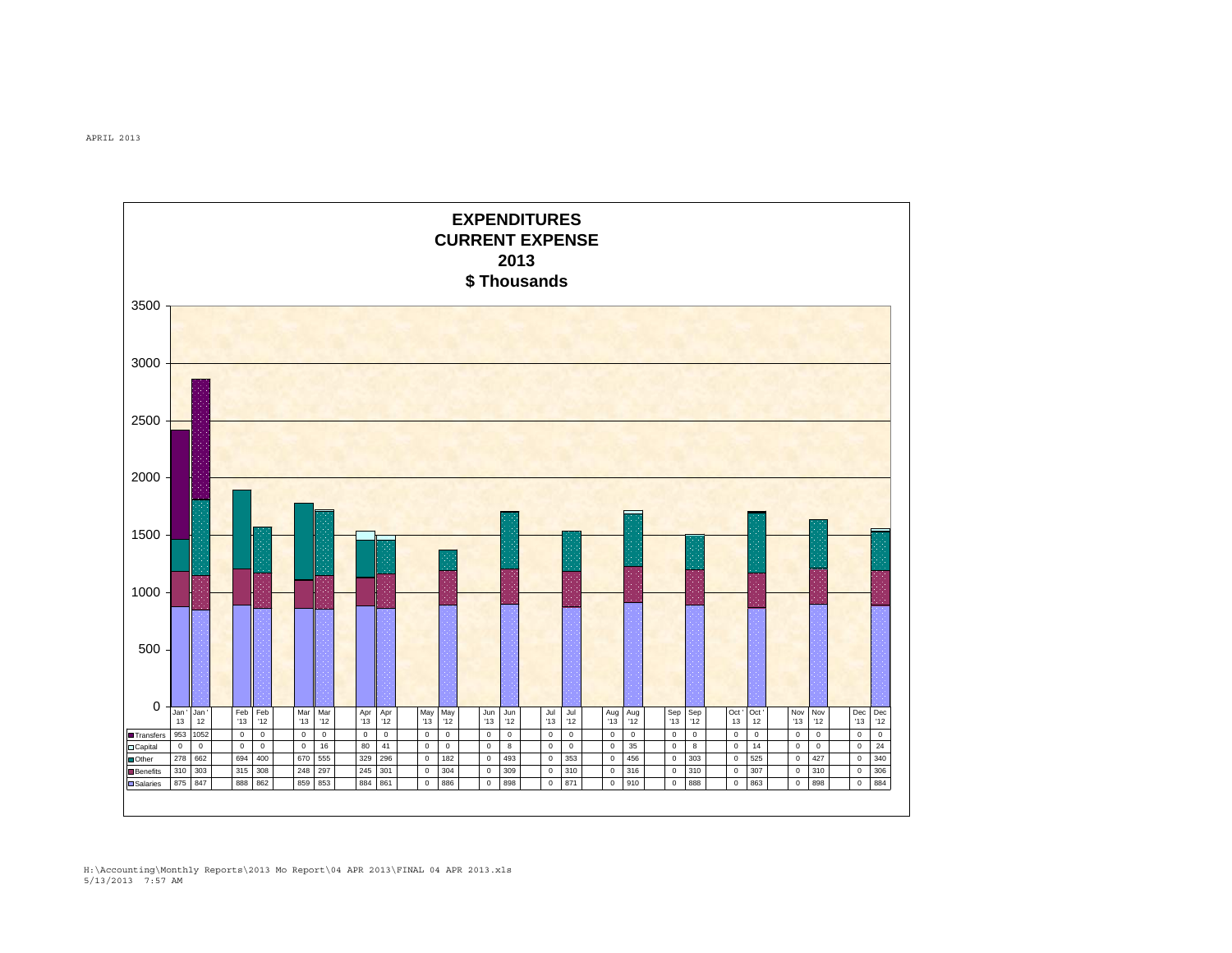#### Other Funds April 2013

#### Revenue

|                                    |           | <b>Actual (Excl</b> | <b>Budget (Excl</b> |       |
|------------------------------------|-----------|---------------------|---------------------|-------|
| YTD                                | Transfers | Tfr)                | Tfr)                | YTD%  |
| <b>Clean Water Utility</b>         |           | 536,143             | 1,535,000           | 34.9% |
| <b>Conservation Futures</b>        |           | 243,790             | 780,100             | 31.3% |
| <b>Health Funds</b>                | 293,237   | 769,394             | 2,679,698           | 28.7% |
| Human Services Funds               | 206,851   | 734,133             | 3,771,006           | 19.5% |
| <b>Juvenile Detention Facility</b> | 350,000   | 245,673             | 727,000             | 33.8% |
| <b>Public Works Funds</b>          | 650,755   | 5,943,295           | 21,380,266          | 27.8% |
| <b>REET 1 &amp; 2</b>              |           | 420,768             | 1,200,000           | 35.1% |
| Solid Waste                        |           | 1,829,741           | 5,532,483           | 33.1% |

#### **Expenditures**

|                                    |                  | Actual     | <b>Budget</b> |       |
|------------------------------------|------------------|------------|---------------|-------|
| YTD                                | <b>Transfers</b> | (Excl Tfr) | (Excl Tfr)    | YTD % |
| <b>Clean Water Utility</b>         |                  | 15,623     | 1,535,000     | 1.0%  |
| <b>Conservation Futures</b>        |                  | 41,049     | 780,100       | 5.3%  |
| <b>Health Funds</b>                | 117,367          | 1,029,241  | 2,855,568     | 36.0% |
| Human Services Funds               | 270,620          | 839,529    | 3,707,237     | 22.6% |
| <b>Juvenile Detention Facility</b> | 46,600           | 356,132    | 1,030,400     | 34.6% |
| <b>Public Works Funds</b>          | 1,896,067        | 3,589,162  | 20,134,954    | 17.8% |
| <b>REET 1 &amp; 2</b>              | 555,155          | 147,447    | 1,443,000     | 10.2% |
| Solid Waste                        | 315,283          | 1,698,437  | 5,217,200     | 32.6% |

#### Funds Grouped

Health Funds [ Public Health Pooling, Natural Resources, Water Quality (104,165,149)]

Public Works Funds [ Road, Paths & Trails, Admin, Storm & Surface Water, Capital Drainage, ER&R (101,137,139,144,321,501)] Human Services Funds [Homeless Housing, Veterans, Mental Health, Developmental Disabilities, Alcohol, Therapeutic Sales Tax, Admin (106,107,113,114,123,126,129)]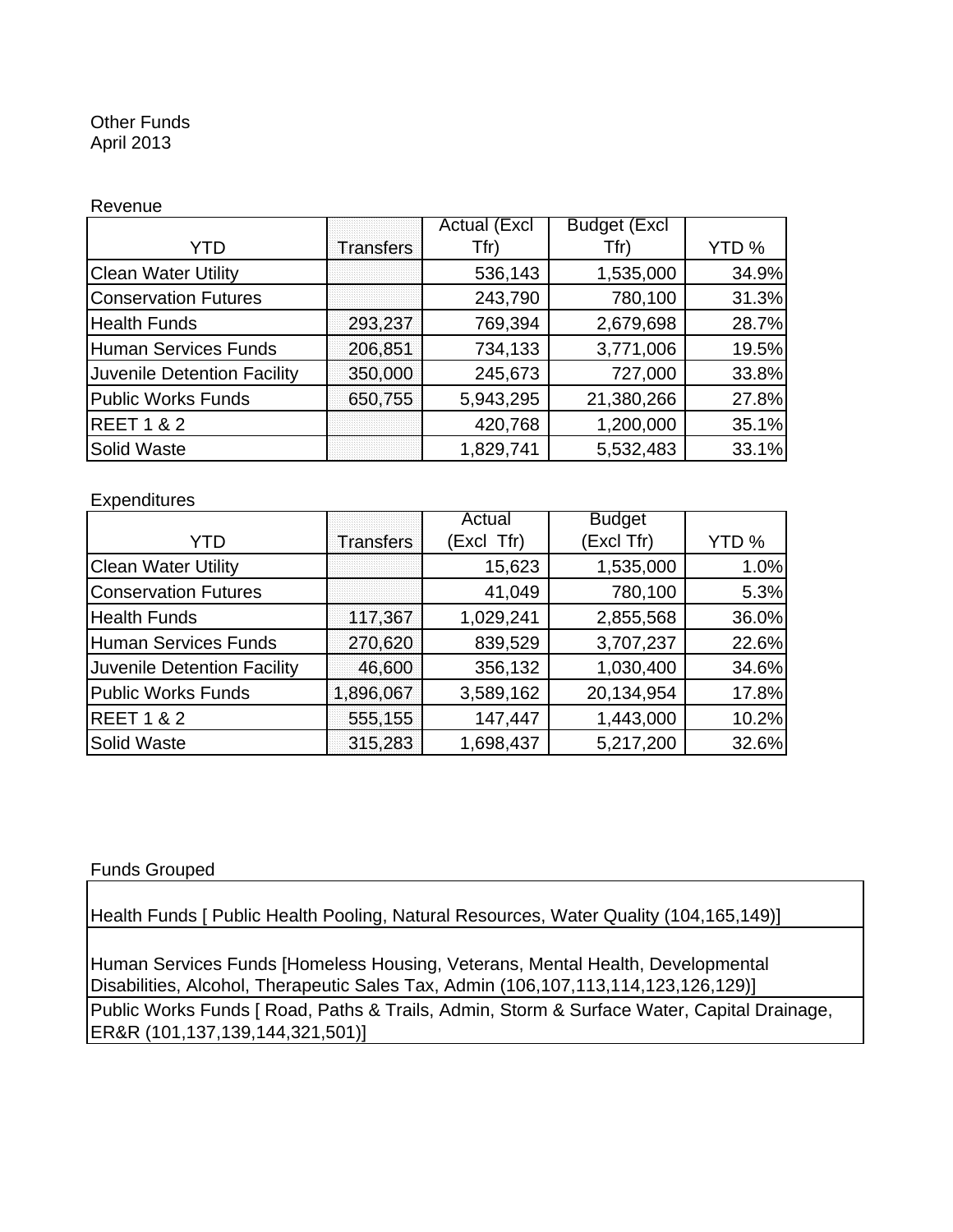|                              |                    |                                    |                | 2013             | 2013<br>Month  | 2013<br>Year to | 2013<br><b>Encumbered</b> | 2013            |                |
|------------------------------|--------------------|------------------------------------|----------------|------------------|----------------|-----------------|---------------------------|-----------------|----------------|
|                              |                    | <b>Prior Years to Date Actuals</b> |                | Approved         | to Date @      | Date @          | Amount @                  | Balance @       | <b>Percent</b> |
| Object                       | <b>Description</b> | 2011                               | 2012           | <b>Budget</b>    | 04/30/2013     | 04/30/2013      | 04/30/2013                | 04/30/2013      | <b>YTD</b>     |
| <b>CURRENT EXPENSE (001)</b> |                    |                                    |                |                  |                |                 |                           |                 |                |
| USE OF FUND BALANCE          |                    | 0.00                               | 0.00           | 180.300.00       | 0.00           | 0.00            | 0.00                      | 180.300.00      | $0\%$          |
| <b>REVENUES</b>              |                    | 5.985.636.44                       | 6.314.016.84   | 18,341,583.00    | 3,323,271.86   | 7.309.791.60    | 0.00                      | 11.031.791.40   | 40 %           |
| <b>GRANT REVENUES</b>        |                    | 242.315.52                         | 203.786.92     | 848.702.00       | 83.539.72      | 231.757.08      | 0.00                      | 616.944.92      | 27%            |
| <b>EXPENDITURES</b>          |                    | (6,443,655.17)                     | (6,600,013.07) | (20,594,444.00)  | (1,537,875.46) | (6,674,733.49)  | 0.00                      | (13,919,710.51) | 32%            |
| <b>TRANSFERS IN</b>          |                    | 1.879.000.00                       | 2,200,560.00   | 2,357,200.00     | 0.00           | 2,357,200.00    | 0.00                      | 0.00            | 100 %          |
| <b>TRANSFERS OUT</b>         |                    | (1,205,107.00)                     | (1,051,954.00) | (1, 133, 341.00) | 0.00           | (953, 341.00)   | 0.00                      | (180,000.00)    | 84 %           |
| Net CURRENT EXPENSE (001)    |                    | 458,189.79                         | 1,066,396.69   | 0.00             | 1,868,936.12   | 2.270.674.19    | 0.00                      | (2,270,674.19)  |                |
| <b>Grand Total All Funds</b> |                    | 458.189.79                         | 1,066,396.69   | 0.00             | 1,868,936.12   | 2,270,674.19    | 0.00                      | (2,270,674.19)  |                |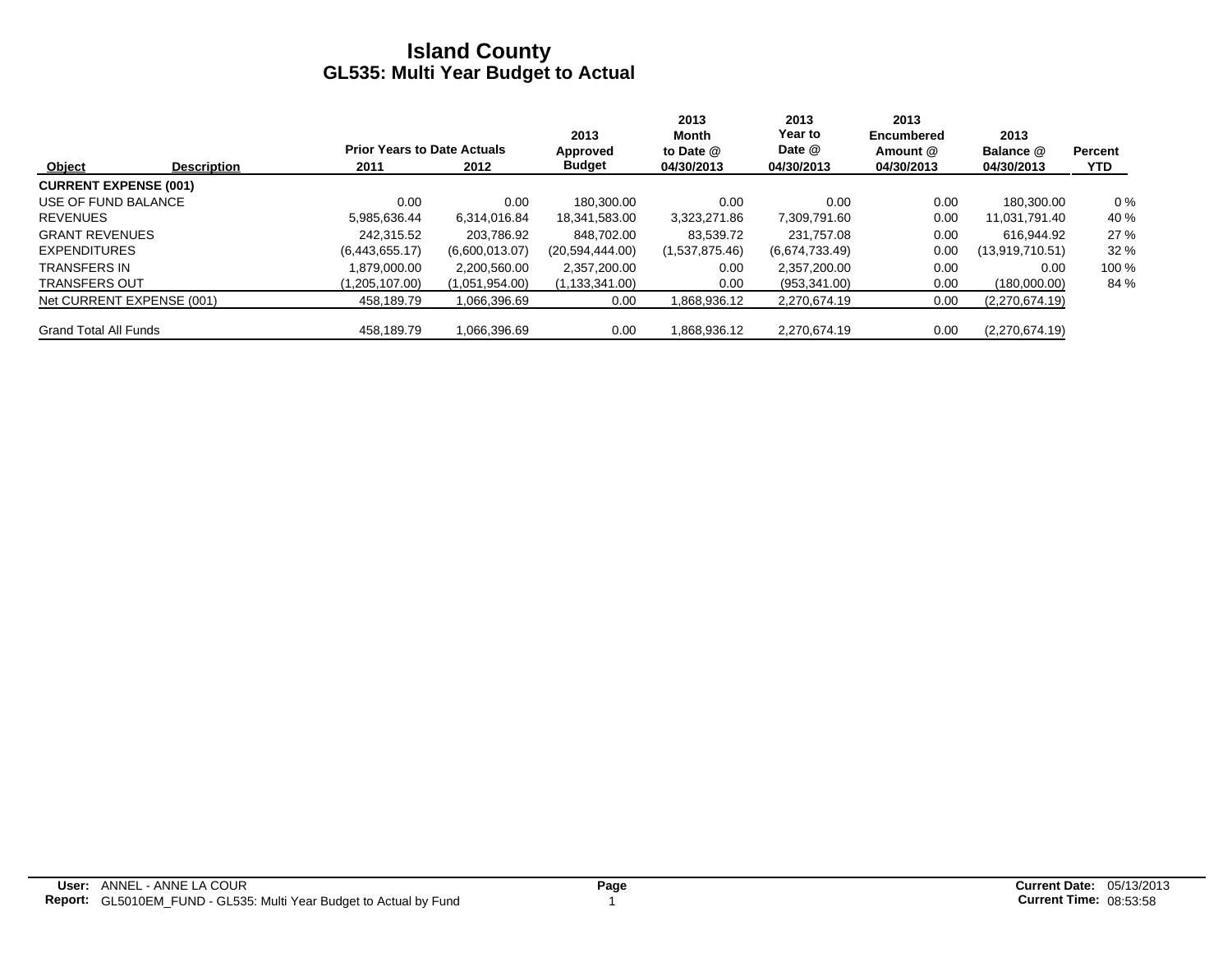|                                                       |                |               | <b>Report Date: 04/30/2013</b> |                |                       |
|-------------------------------------------------------|----------------|---------------|--------------------------------|----------------|-----------------------|
| <b>Group - Description</b>                            | <b>Budget</b>  |               | <b>Encumbrance</b>             | <b>Balance</b> | Percent<br><b>YTD</b> |
| Dept: 11 PUBLIC WORKS                                 |                | <b>Actual</b> |                                |                |                       |
| <b>Revenue</b>                                        |                |               |                                |                |                       |
| 34 CHARGES FOR GOODS & SERVICES                       | 28,726.00      | 3,879.04      | 0.00                           | 24,846.96      | 13.50                 |
| <b>36 MISCELLANEOUS REVENUES</b>                      | 6,000.00       | 50,000.00     | 0.00                           | (44,000.00)    | 833.33                |
| 39 OTHER FINANCING SOURCES                            | 173,400.00     | 173,400.00    | 0.00                           | 0.00           | 100.00                |
| <b>Revenue Total:</b>                                 | 208,126.00     | 227,279.04    | 0.00                           | (19, 153.04)   | 109.20                |
| <b>Expenditures</b>                                   |                |               |                                |                |                       |
| 10 SALARIES & BENEFITS                                | 131,172.00     | 43,486.77     | 0.00                           | 87,685.23      | 33.15                 |
| 20 MAINTENANCE & OPERATIONS                           | 56,336.00      | 8,888.92      | 0.00                           | 47,447.08      | 15.77                 |
| <b>30 INTERGOVERNMENT</b>                             | 749.00         | 491.67        | 0.00                           | 257.33         | 65.64                 |
| <b>40 CAPITAL</b>                                     | 0.00           | 2,928.97      | 0.00                           | (2,928.97)     | 0.00                  |
| <b>Expenditure Total:</b>                             | 188,257.00     | 55,796.33     | 0.00                           | 132,460.67     | 29.63                 |
| <b>Dept Total:</b>                                    | 19,869.00      | 171,482.71    | 0.00                           | (151, 613.71)  |                       |
| <b>Dept: 13 HUMAN SERVICES</b><br><b>Expenditures</b> |                |               |                                |                |                       |
| 20 MAINTENANCE & OPERATIONS                           | 152,435.00     | 25,352.96     | 0.00                           | 127,082.04     | 16.63                 |
| 50 INTERDEPT & TRANSFERS                              | 6,010.00       | 6,010.00      | 0.00                           | 0.00           | 100.00                |
| <b>Expenditure Total:</b>                             | 158,445.00     | 31,362.96     | 0.00                           | 127,082.04     | 19.79                 |
| <b>Dept Total:</b>                                    | (158, 445.00)  | (31, 362.96)  | 0.00                           | (127,082.04)   |                       |
| Dept: 20 ASSESSOR<br><b>Revenue</b>                   |                |               |                                |                |                       |
| 33 INTERGOVERMENTAL REVENUES                          | 0.00           | 0.00          | 0.00                           | 0.00           | 0.00                  |
| 34 CHARGES FOR GOODS & SERVICES                       | 12,800.00      | 5,680.78      | 0.00                           | 7,119.22       | 44.38                 |
| <b>36 MISCELLANEOUS REVENUES</b>                      | 0.00           | 754.81        | 0.00                           | (754.81)       | 0.00                  |
| <b>Revenue Total:</b>                                 | 12,800.00      | 6,435.59      | 0.00                           | 6,364.41       | 50.27                 |
| <b>Expenditures</b>                                   |                |               |                                |                |                       |
| 10 SALARIES & BENEFITS                                | 986,335.00     | 299,313.72    | 0.00                           | 687,021.28     | 30.34                 |
| 20 MAINTENANCE & OPERATIONS                           | 93,780.00      | 13,926.91     | 0.00                           | 79,853.09      | 14.85                 |
| <b>40 CAPITAL</b>                                     | 0.00           | 0.00          | 0.00                           | 0.00           | 0.00                  |
| <b>Expenditure Total:</b>                             | 1,080,115.00   | 313,240.63    | 0.00                           | 766,874.37     | 29.00                 |
| <b>Dept Total:</b>                                    | (1,067,315.00) | (306, 805.04) | 0.00                           | (760, 509.96)  |                       |
| Dept: 21 AUDITOR<br><b>Revenue</b>                    |                |               |                                |                |                       |
| 32 LICENSES & PERMITS                                 | 5,000.00       | 1,161.00      | 0.00                           | 3,839.00       | 23.22                 |
| 33 INTERGOVERMENTAL REVENUES                          | 0.00           | 0.00          | 0.00                           | 0.00           | 0.00                  |
| 34 CHARGES FOR GOODS & SERVICES                       | 575,500.00     | 198,820.35    | 0.00                           | 376,679.65     | 34.54                 |
| <b>36 MISCELLANEOUS REVENUES</b>                      | 0.00           | 79.15         | 0.00                           | (79.15)        | 0.00                  |
| 39 OTHER FINANCING SOURCES                            | 0.00           | 0.00          | 0.00                           | 0.00           | 0.00                  |
| <b>Revenue Total:</b>                                 | 580,500.00     | 200,060.50    | 0.00                           | 380,439.50     | 34.46                 |
| <b>Expenditures</b>                                   |                |               |                                |                |                       |
| 10 SALARIES & BENEFITS                                | 682,436.00     | 211,418.58    | 0.00                           | 471,017.42     | 30.97                 |
| 20 MAINTENANCE & OPERATIONS                           | 126,600.00     | 19,285.54     | 0.00                           | 107,314.46     | 15.23                 |
| <b>40 CAPITAL</b>                                     | 0.00           | 0.00          | 0.00                           | 0.00           | 0.00                  |
| <b>Expenditure Total:</b>                             | 809,036.00     | 230,704.12    | 0.00                           | 578,331.88     | 28.51                 |
|                                                       |                |               |                                |                |                       |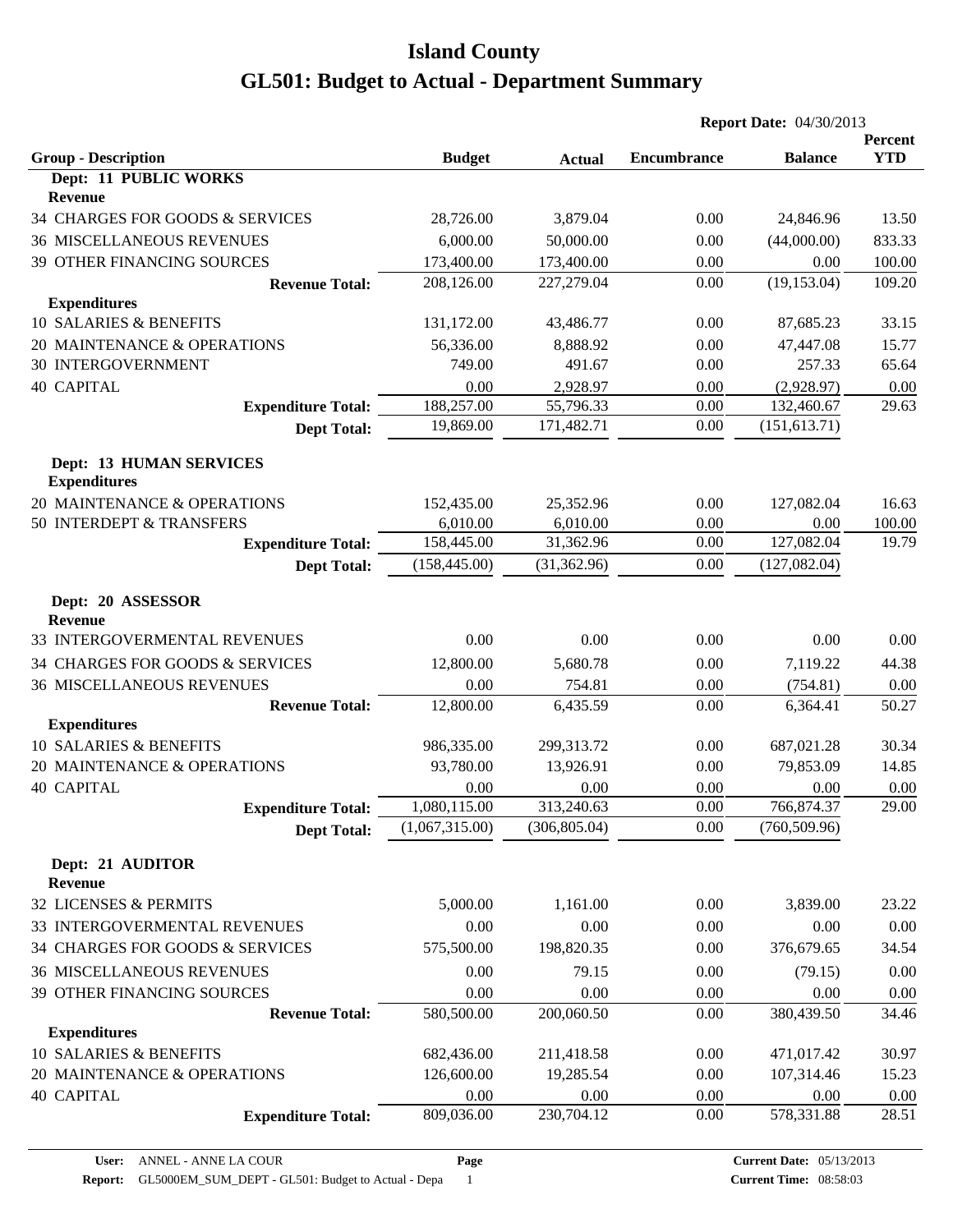|                                                     |               |               | <b>Report Date: 04/30/2013</b> |                |            |  |
|-----------------------------------------------------|---------------|---------------|--------------------------------|----------------|------------|--|
|                                                     |               |               |                                |                | Percent    |  |
| <b>Group - Description</b>                          | <b>Budget</b> | <b>Actual</b> | <b>Encumbrance</b>             | <b>Balance</b> | <b>YTD</b> |  |
| <b>Dept Total:</b>                                  | (228, 536.00) | (30, 643.62)  | 0.00                           | (197, 892.38)  |            |  |
| Dept: 24 CLERK                                      |               |               |                                |                |            |  |
| <b>Revenue</b>                                      |               |               |                                |                |            |  |
| 33 INTERGOVERMENTAL REVENUES                        | 75,000.00     | 22,948.51     | 0.00                           | 52,051.49      | 30.59      |  |
| 34 CHARGES FOR GOODS & SERVICES                     | 212,000.00    | 97,558.49     | 0.00                           | 114,441.51     | 46.01      |  |
| <b>35 FINES &amp; PENALTIES</b>                     | 59,400.00     | 25,669.62     | 0.00                           | 33,730.38      | 43.21      |  |
| <b>36 MISCELLANEOUS REVENUES</b>                    | 5,000.00      | 4,369.74      | 0.00                           | 630.26         | 87.39      |  |
| <b>38 NONREVENUES</b>                               | 0.00          | 0.00          | 0.00                           | 0.00           | 0.00       |  |
| 39 OTHER FINANCING SOURCES                          | 9,000.00      | 9,000.00      | 0.00                           | 0.00           | 100.00     |  |
| <b>Revenue Total:</b>                               | 360,400.00    | 159,546.36    | 0.00                           | 200,853.64     | 44.26      |  |
| <b>Expenditures</b>                                 |               |               |                                |                |            |  |
| 10 SALARIES & BENEFITS                              | 415,757.00    | 128,338.95    | 0.00                           | 287,418.05     | 30.86      |  |
| 20 MAINTENANCE & OPERATIONS                         | 31,500.00     | 5,475.46      | 0.00                           | 26,024.54      | 17.38      |  |
| <b>Expenditure Total:</b>                           | 447,257.00    | 133,814.41    | 0.00                           | 313,442.59     | 29.91      |  |
| <b>Dept Total:</b>                                  | (86, 857.00)  | 25,731.95     | 0.00                           | (112, 588.95)  |            |  |
|                                                     |               |               |                                |                |            |  |
| Dept: 25 COMMISSIONERS<br><b>Revenue</b>            |               |               |                                |                |            |  |
| 34 CHARGES FOR GOODS & SERVICES                     | 500.00        | 68.25         | 0.00                           | 431.75         | 13.65      |  |
| <b>Revenue Total:</b>                               | 500.00        | 68.25         | 0.00                           | 431.75         | 13.65      |  |
| <b>Expenditures</b>                                 |               |               |                                |                |            |  |
| 10 SALARIES & BENEFITS                              | 560,689.00    | 179,653.06    | 0.00                           | 381,035.94     | 32.04      |  |
| 20 MAINTENANCE & OPERATIONS                         | 57,450.00     | 9,346.40      | 0.00                           | 48,103.60      | 16.26      |  |
| <b>Expenditure Total:</b>                           | 618,139.00    | 188,999.46    | 0.00                           | 429,139.54     | 30.57      |  |
| <b>Dept Total:</b>                                  | (617, 639.00) | (188, 931.21) | 0.00                           | (428, 707.79)  |            |  |
| <b>Dept: 26 CENTRAL SERVICES</b>                    |               |               |                                |                |            |  |
| <b>Expenditures</b>                                 |               |               |                                |                |            |  |
| 10 SALARIES & BENEFITS                              | 488,037.00    | 158,421.74    | 0.00                           | 329,615.26     | 32.46      |  |
| 20 MAINTENANCE & OPERATIONS                         | 396,600.00    | 123,331.25    | 0.00                           | 273,268.75     | 31.09      |  |
| <b>40 CAPITAL</b>                                   | 85,000.00     | 58,426.00     | 0.00                           | 26,574.00      | 68.73      |  |
| <b>Expenditure Total:</b>                           | 969,637.00    | 340,178.99    | 0.00                           | 629,458.01     | 35.08      |  |
| <b>Dept Total:</b>                                  | (969, 637.00) | (340, 178.99) | 0.00                           | (629, 458.01)  |            |  |
| Dept: 27 CORONER<br><b>Revenue</b>                  |               |               |                                |                |            |  |
| 33 INTERGOVERMENTAL REVENUES                        | 20,000.00     | 12,220.00     | 0.00                           | 7,780.00       | 61.10      |  |
| <b>Revenue Total:</b>                               | 20,000.00     | 12,220.00     | 0.00                           | 7,780.00       | 61.10      |  |
| <b>Expenditures</b>                                 |               |               |                                |                |            |  |
| 10 SALARIES & BENEFITS                              | 159,600.00    | 52,425.70     | 0.00                           | 107,174.30     | 32.84      |  |
| 20 MAINTENANCE & OPERATIONS                         | 82,100.00     | 10,640.84     | 0.00                           | 71,459.16      | 12.96      |  |
| <b>Expenditure Total:</b>                           | 241,700.00    | 63,066.54     | 0.00                           | 178,633.46     | 26.09      |  |
| <b>Dept Total:</b>                                  | (221,700.00)  | (50, 846.54)  | 0.00                           | (170, 853.46)  |            |  |
|                                                     |               |               |                                |                |            |  |
| Dept: 28 FACILITIES & MAINTENANCE<br><b>Revenue</b> |               |               |                                |                |            |  |
| 34 CHARGES FOR GOODS & SERVICES                     | 44,000.00     | 25,243.36     | 0.00                           | 18,756.64      | 57.37      |  |
|                                                     |               |               |                                |                |            |  |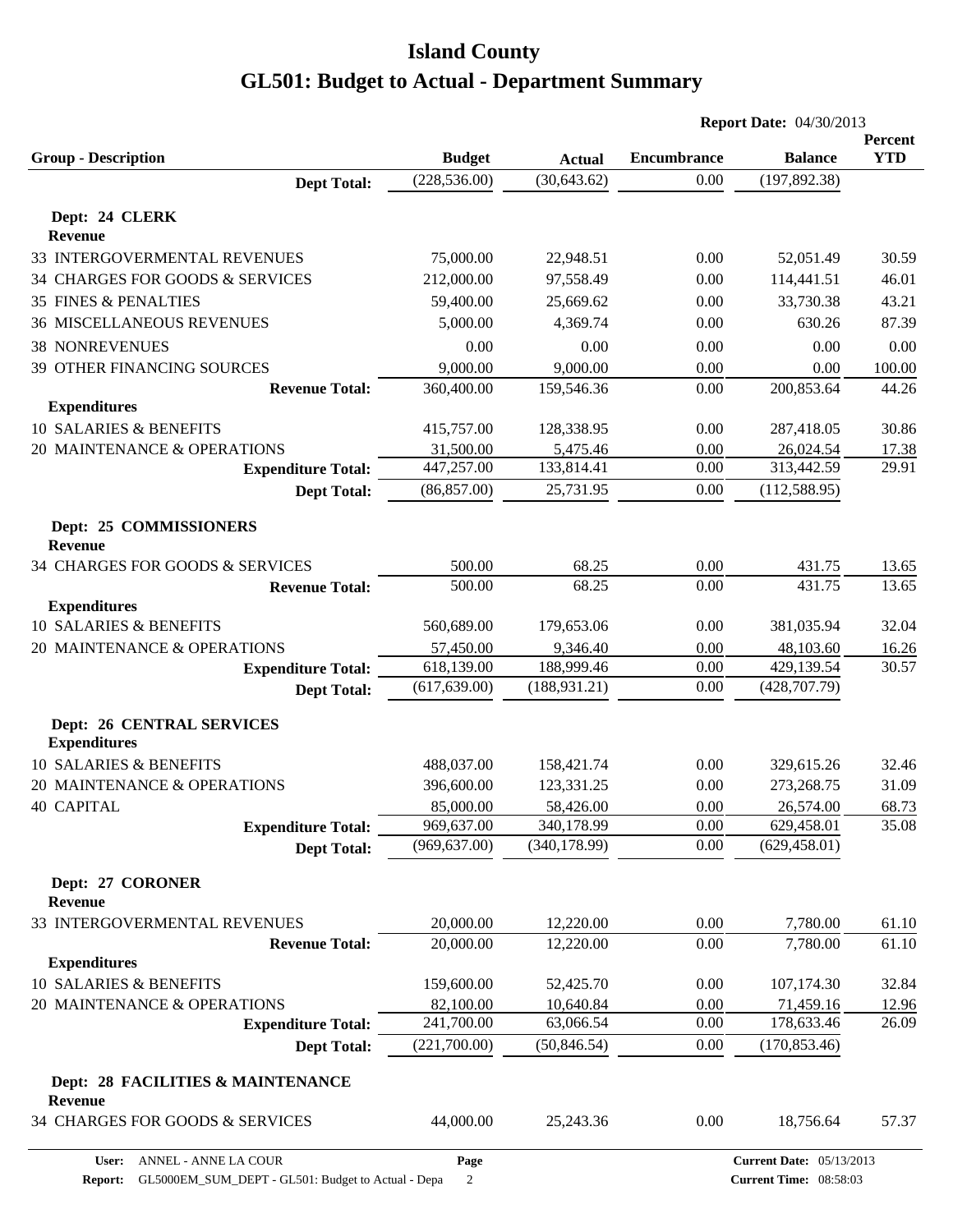|                                                 |               |               | <b>Report Date: 04/30/2013</b> |                |                       |  |
|-------------------------------------------------|---------------|---------------|--------------------------------|----------------|-----------------------|--|
| <b>Group - Description</b>                      | <b>Budget</b> | <b>Actual</b> | <b>Encumbrance</b>             | <b>Balance</b> | Percent<br><b>YTD</b> |  |
| <b>36 MISCELLANEOUS REVENUES</b>                | 0.00          | 0.00          | 0.00                           | 0.00           | 0.00                  |  |
| 39 OTHER FINANCING SOURCES                      | 0.00          | 0.00          | 0.00                           | 0.00           | 0.00                  |  |
| <b>Revenue Total:</b>                           | 44,000.00     | 25,243.36     | 0.00                           | 18,756.64      | 57.37                 |  |
| <b>Expenditures</b>                             |               |               |                                |                |                       |  |
| 10 SALARIES & BENEFITS                          | 621,655.00    | 190,351.41    | 0.00                           | 431,303.59     | 30.62                 |  |
| 20 MAINTENANCE & OPERATIONS                     | 419,150.00    | 145,161.97    | 0.00                           | 273,988.03     | 34.63                 |  |
| <b>40 CAPITAL</b>                               | 0.00          | 0.00          | 0.00                           | 0.00           | 0.00                  |  |
| <b>Expenditure Total:</b>                       | 1,040,805.00  | 335,513.38    | 0.00                           | 705,291.62     | 32.23                 |  |
| <b>Dept Total:</b>                              | (996, 805.00) | (310, 270.02) | 0.00                           | (686, 534.98)  |                       |  |
| Dept: 29 DISTRICT COURT<br><b>Revenue</b>       |               |               |                                |                |                       |  |
| 33 INTERGOVERMENTAL REVENUES                    | 260,000.00    | 113,814.88    | 0.00                           | 146,185.12     | 43.77                 |  |
| 34 CHARGES FOR GOODS & SERVICES                 | 219,500.00    | 76,336.33     | 0.00                           | 143,163.67     | 34.77                 |  |
| <b>35 FINES &amp; PENALTIES</b>                 | 423,900.00    | 161,109.22    | 0.00                           | 262,790.78     | 38.00                 |  |
| <b>36 MISCELLANEOUS REVENUES</b>                | 16,000.00     | 11,021.94     | 0.00                           | 4,978.06       | 68.88                 |  |
| <b>Revenue Total:</b>                           | 919,400.00    | 362,282.37    | 0.00                           | 557,117.63     | 39.40                 |  |
| <b>Expenditures</b>                             |               |               |                                |                |                       |  |
| 10 SALARIES & BENEFITS                          | 913,329.00    | 307,086.82    | 0.00                           | 606,242.18     | 33.62                 |  |
| 20 MAINTENANCE & OPERATIONS                     | 91,010.00     | 31,038.23     | 0.00                           | 59,971.77      | 34.10                 |  |
| <b>Expenditure Total:</b>                       | 1,004,339.00  | 338,125.05    | 0.00                           | 666,213.95     | 33.66                 |  |
| <b>Dept Total:</b>                              | (84,939.00)   | 24,157.32     | 0.00                           | (109,096.32)   |                       |  |
| Dept: 36 MISCELLANEOUS<br><b>Revenue</b>        |               |               |                                |                |                       |  |
| 34 CHARGES FOR GOODS & SERVICES                 | 0.00          | 1,700.00      | 0.00                           | (1,700.00)     | 0.00                  |  |
| <b>Revenue Total:</b>                           | 0.00          | 1,700.00      | 0.00                           | (1,700.00)     | 0.00                  |  |
| <b>Expenditures</b>                             |               |               |                                |                |                       |  |
| 10 SALARIES & BENEFITS                          | 51,375.00     | 18,019.56     | 0.00                           | 33, 355.44     | 35.07                 |  |
| 20 MAINTENANCE & OPERATIONS                     | 119,170.00    | 20,113.75     | 0.00                           | 99,056.25      | 16.87                 |  |
| <b>30 INTERGOVERNMENT</b>                       | 70,587.00     | 44,691.00     | 0.00                           | 25,896.00      | 63.31                 |  |
| <b>Expenditure Total:</b>                       | 241,132.00    | 82,824.31     | 0.00                           | 158,307.69     | 34.34                 |  |
| <b>Dept Total:</b>                              | (241, 132.00) | (81, 124.31)  | 0.00                           | (160,007.69)   |                       |  |
| Dept: 39 PROSECUTING ATTORNEY<br><b>Revenue</b> |               |               |                                |                |                       |  |
| 33 INTERGOVERMENTAL REVENUES                    | 203,516.00    | 55,846.25     | 0.00                           | 147,669.75     | 27.44                 |  |
| 34 CHARGES FOR GOODS & SERVICES                 | 25,500.00     | 12,245.18     | 0.00                           | 13,254.82      | 48.02                 |  |
| <b>35 FINES &amp; PENALTIES</b>                 | 400.00        | 698.25        | 0.00                           | (298.25)       | 174.56                |  |
| <b>36 MISCELLANEOUS REVENUES</b>                | 0.00          | 680.30        | 0.00                           | (680.30)       | 0.00                  |  |
| 39 OTHER FINANCING SOURCES                      | 13,000.00     | 13,000.00     | 0.00                           | 0.00           | 100.00                |  |
| <b>Revenue Total:</b>                           | 242,416.00    | 82,469.98     | 0.00                           | 159,946.02     | 34.02                 |  |
| <b>Expenditures</b>                             |               |               |                                |                |                       |  |
| 10 SALARIES & BENEFITS                          | 1,271,204.00  | 414,028.16    | 0.00                           | 857,175.84     | 32.56                 |  |
| 20 MAINTENANCE & OPERATIONS                     | 103,368.00    | 20,566.11     | 0.00                           | 82,801.89      | 19.89                 |  |
| <b>40 CAPITAL</b>                               | 17,985.00     | 6,407.87      | 0.00                           | 11,577.13      | 35.62                 |  |
| <b>Expenditure Total:</b>                       | 1,392,557.00  | 441,002.14    | 0.00                           | 951,554.86     | 31.66                 |  |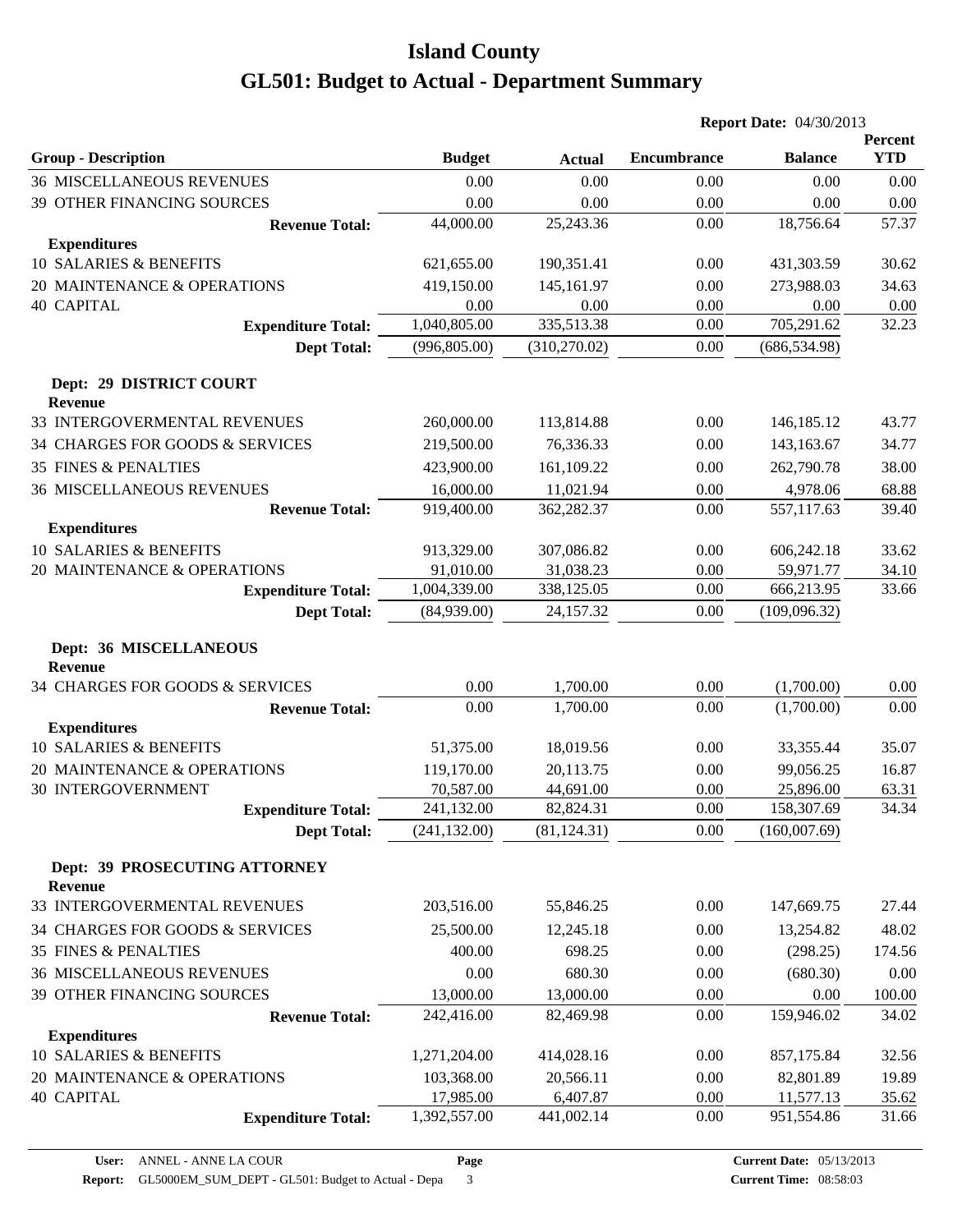|                                              |                          |                          | <b>Report Date: 04/30/2013</b> |                          |                       |
|----------------------------------------------|--------------------------|--------------------------|--------------------------------|--------------------------|-----------------------|
| <b>Group - Description</b>                   | <b>Budget</b>            | <b>Actual</b>            | <b>Encumbrance</b>             | <b>Balance</b>           | Percent<br><b>YTD</b> |
| <b>Dept Total:</b>                           | (1,150,141.00)           | (358, 532.16)            | 0.00                           | (791, 608.84)            |                       |
|                                              |                          |                          |                                |                          |                       |
| Dept: 40 SHERIFF<br>Revenue                  |                          |                          |                                |                          |                       |
| <b>32 LICENSES &amp; PERMITS</b>             | 20,000.00                | 25,268.85                | 0.00                           | (5,268.85)               | 126.34                |
| 33 INTERGOVERMENTAL REVENUES                 | 124,000.00               | 101,412.88               | 0.00                           | 22,587.12                | 81.78                 |
| 34 CHARGES FOR GOODS & SERVICES              | 48,500.00                | 13,694.82                | 0.00                           | 34,805.18                | 28.23                 |
| <b>35 FINES &amp; PENALTIES</b>              | 0.00                     | 430.54                   | 0.00                           | (430.54)                 | 0.00                  |
| <b>36 MISCELLANEOUS REVENUES</b>             | 10,000.00                | 11,893.62                | 0.00                           | (1,893.62)               | 118.93                |
| <b>38 NONREVENUES</b>                        | 0.00                     | 2,710.15                 | 0.00                           | (2,710.15)               | 0.00                  |
| 39 OTHER FINANCING SOURCES                   | 750,000.00               | 750,000.00               | 0.00                           | 0.00                     | 100.00                |
| <b>Revenue Total:</b>                        | 952,500.00               | 905,410.86               | 0.00                           | 47,089.14                | 95.05                 |
| <b>Expenditures</b>                          |                          |                          |                                |                          |                       |
| 10 SALARIES & BENEFITS                       | 5,069,633.00             | 1,737,504.74             | 0.00                           | 3,332,128.26             | 34.27                 |
| 20 MAINTENANCE & OPERATIONS                  | 771,800.00               | 226,262.73               | 0.00                           | 545,537.27               | 29.31                 |
| <b>30 INTERGOVERNMENT</b>                    | 583,000.00               | 291,353.58               | 0.00                           | 291,646.42               | 49.97                 |
| <b>40 CAPITAL</b>                            | 20,000.00                | 5,498.05                 | 0.00                           | 14,501.95                | 27.49                 |
| <b>Expenditure Total:</b>                    | 6,444,433.00             | 2,260,619.10             | 0.00                           | 4,183,813.90             | 35.07                 |
| <b>Dept Total:</b>                           | (5,491,933.00)           | (1,355,208.24)           | 0.00                           | (4, 136, 724.76)         |                       |
| Dept: 41 SUPERIOR COURT                      |                          |                          |                                |                          |                       |
| Revenue                                      |                          |                          |                                |                          |                       |
| <b>32 LICENSES &amp; PERMITS</b>             | 20,000.00                | 2,967.00                 | 0.00                           | 17,033.00                | 14.83                 |
| 33 INTERGOVERMENTAL REVENUES                 | 308,913.00               | 108,112.07               | 0.00                           | 200,800.93               | 35.00                 |
| 34 CHARGES FOR GOODS & SERVICES              | 18,000.00                | 6,359.30                 | 0.00                           | 11,640.70                | 35.32                 |
| <b>36 MISCELLANEOUS REVENUES</b>             | 0.00                     | 975.50                   | 0.00                           | (975.50)                 | 0.00                  |
| 39 OTHER FINANCING SOURCES                   | 7,000.00                 | 7,000.00                 | 0.00                           | 0.00                     | 100.00                |
| <b>Revenue Total:</b>                        | 353,913.00               | 125,413.87               | 0.00                           | 228,499.13               | 35.43                 |
| <b>Expenditures</b>                          |                          |                          |                                |                          |                       |
| <b>10 SALARIES &amp; BENEFITS</b>            | 907,190.00               | 251,558.19               | 0.00                           | 655,631.81               | 27.72                 |
| 20 MAINTENANCE & OPERATIONS                  | 163,689.00               | 47,115.73                | 0.00                           | 116,573.27               | 28.78                 |
| <b>40 CAPITAL</b>                            | 0.00                     | 0.00                     | 0.00                           | 0.00                     | 0.00                  |
| 50 INTERDEPT & TRANSFERS                     | 350,000.00               | 350,000.00               | 0.00                           | 0.00                     | 100.00                |
| <b>Expenditure Total:</b>                    | 1,420,879.00             | 648,673.92               | 0.00                           | 772,205.08               | 45.65                 |
| <b>Dept Total:</b>                           | (1,066,966.00)           | (523,260.05)             | 0.00                           | (543,705.95)             |                       |
| <b>Dept: 42 TREASURER</b>                    |                          |                          |                                |                          |                       |
| <b>Revenue</b><br>31 TAXES                   | 75,000.00                | 26,488.36                | 0.00                           |                          |                       |
|                                              |                          | 1,875.24                 |                                | 48,511.64                | 35.31                 |
| 34 CHARGES FOR GOODS & SERVICES              | 7,050.00                 |                          | 0.00                           | 5,174.76                 | 26.59                 |
| <b>36 MISCELLANEOUS REVENUES</b>             | 302,000.00<br>384,050.00 | 162,922.17<br>191,285.77 | 0.00<br>0.00                   | 139,077.83<br>192,764.23 | 53.94<br>49.80        |
| <b>Revenue Total:</b><br><b>Expenditures</b> |                          |                          |                                |                          |                       |
| 10 SALARIES & BENEFITS                       | 422,320.00               | 151,442.77               | 0.00                           | 270,877.23               | 35.85                 |
| 20 MAINTENANCE & OPERATIONS                  | 64,700.00                | 33,585.86                | 0.00                           | 31,114.14                | 51.91                 |
| <b>60 DEBT SERVICE</b>                       | 6,000.00                 | 1,512.54                 | 0.00                           | 4,487.46                 | 25.20                 |
| <b>Expenditure Total:</b>                    | 493,020.00               | 186,541.17               | 0.00                           | 306,478.83               | 37.83                 |
|                                              |                          |                          |                                |                          |                       |

**Page**

**Report:** GL5000EM\_SUM\_DEPT - GL501: Budget to Actual - Depa 4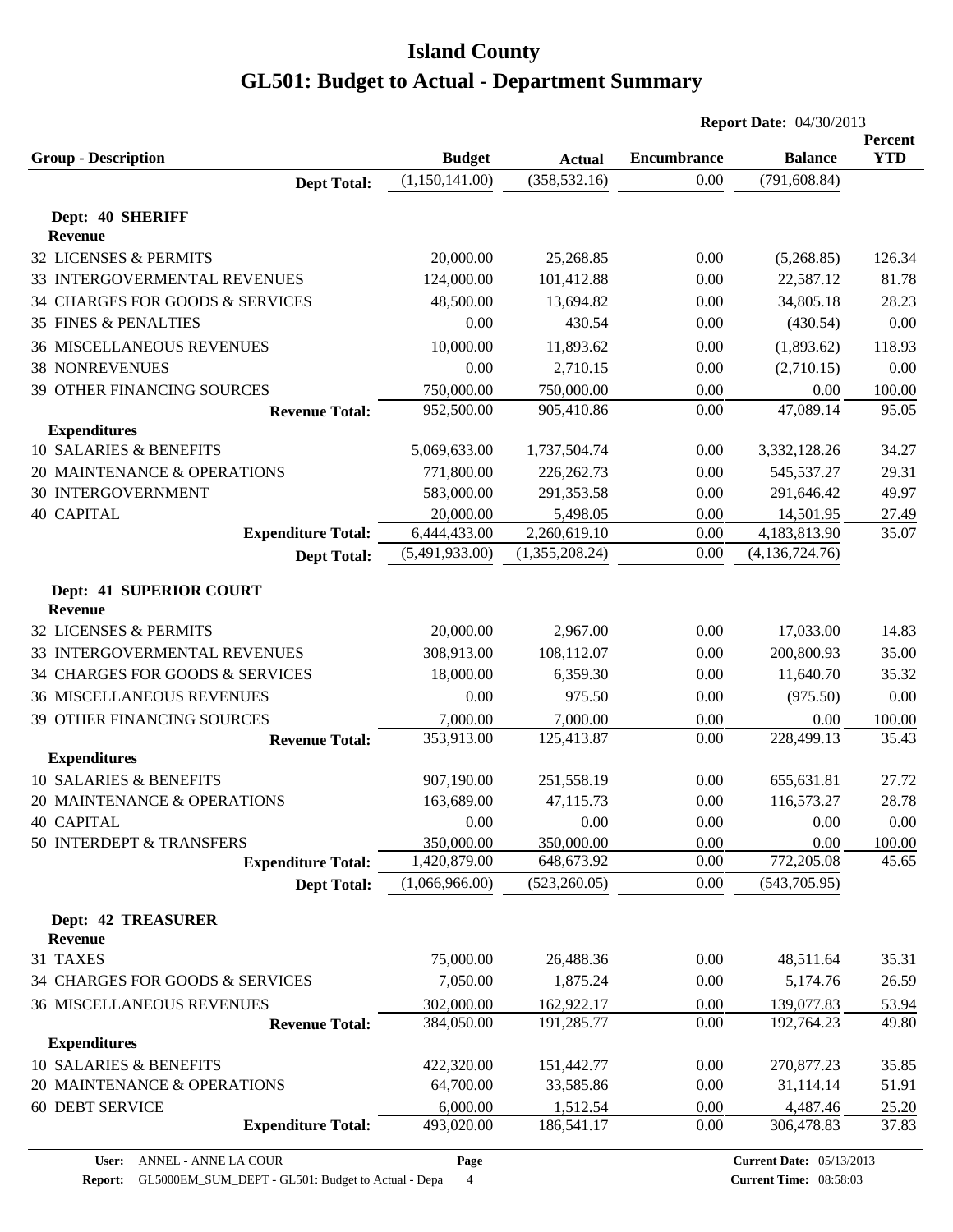|                                                   |                               |                           | <b>Report Date: 04/30/2013</b> |                                 |                       |  |
|---------------------------------------------------|-------------------------------|---------------------------|--------------------------------|---------------------------------|-----------------------|--|
| <b>Group - Description</b>                        |                               |                           | <b>Encumbrance</b>             | <b>Balance</b>                  | Percent<br><b>YTD</b> |  |
|                                                   | <b>Budget</b><br>(108,970.00) | <b>Actual</b><br>4,744.60 | 0.00                           | (113, 714.60)                   |                       |  |
| <b>Dept Total:</b>                                |                               |                           |                                |                                 |                       |  |
| Dept: 47 BUDGET                                   |                               |                           |                                |                                 |                       |  |
| <b>Expenditures</b>                               |                               |                           |                                |                                 |                       |  |
| 10 SALARIES & BENEFITS                            | 103,825.00                    | 34,384.15                 | 0.00                           | 69,440.85                       | 33.11                 |  |
| 20 MAINTENANCE & OPERATIONS                       | 12,100.00                     | 287.48                    | 0.00                           | 11,812.52                       | 2.37                  |  |
| <b>Expenditure Total:</b>                         | 115,925.00                    | 34,671.63                 | 0.00                           | 81,253.37                       | 29.90                 |  |
| <b>Dept Total:</b>                                | (115, 925.00)                 | (34, 671.63)              | 0.00                           | (81, 253.37)                    |                       |  |
| Dept: 48 EMERGENCY MANAGEMENT<br><b>Revenue</b>   |                               |                           |                                |                                 |                       |  |
| 33 INTERGOVERMENTAL REVENUES                      | 257,585.00                    | 252.60                    | 0.00                           | 257,332.40                      | 0.09                  |  |
| <b>Revenue Total:</b>                             | 257,585.00                    | 252.60                    | 0.00                           | 257,332.40                      | 0.09                  |  |
| <b>Expenditures</b>                               |                               |                           |                                |                                 |                       |  |
| 10 SALARIES & BENEFITS                            | 52,750.00                     | 17,484.00                 | 0.00                           | 35,266.00                       | 33.14                 |  |
| 20 MAINTENANCE & OPERATIONS                       | 265,935.00                    | 8,471.58                  | 0.00                           | 257,463.42                      | 3.18                  |  |
| <b>Expenditure Total:</b>                         | 318,685.00                    | 25,955.58                 | 0.00                           | 292,729.42                      | 8.14                  |  |
| <b>Dept Total:</b>                                | (61,100.00)                   | (25,702.98)               | 0.00                           | (35,397.02)                     |                       |  |
| Dept: 51 CIVIL SERVICE<br><b>Expenditures</b>     |                               |                           |                                |                                 |                       |  |
| 10 SALARIES & BENEFITS                            | 0.00                          | 0.00                      | 0.00                           | 0.00                            | 0.00                  |  |
| 20 MAINTENANCE & OPERATIONS                       | 0.00                          | 0.00                      | 0.00                           | 0.00                            | 0.00                  |  |
| <b>Expenditure Total:</b>                         | 0.00                          | 0.00                      | 0.00                           | 0.00                            | 0.00                  |  |
| <b>Dept Total:</b>                                | 0.00                          | 0.00                      | 0.00                           | 0.00                            |                       |  |
| Dept: 53 PLANNING<br><b>Revenue</b>               |                               |                           |                                |                                 |                       |  |
| 32 LICENSES & PERMITS                             | 854,000.00                    | 321,629.27                | 0.00                           | 532,370.73                      | 37.66                 |  |
| 33 INTERGOVERMENTAL REVENUES                      | 32,188.00                     | 22,946.69                 | 0.00                           | 9,241.31                        | 71.28                 |  |
| 34 CHARGES FOR GOODS & SERVICES                   | 508,425.00                    | 152,090.72                | 0.00                           | 356,334.28                      | 29.91                 |  |
| <b>36 MISCELLANEOUS REVENUES</b>                  | 300.00                        | 50.00                     | 0.00                           | 250.00                          | 16.66                 |  |
| 39 OTHER FINANCING SOURCES                        | 49,000.00                     | 49,000.00                 | 0.00                           | 0.00                            | 100.00                |  |
| <b>Revenue Total:</b>                             | 1,443,913.00                  | 545,716.68                | 0.00                           | 898,196.32                      | 37.79                 |  |
| <b>Expenditures</b>                               |                               |                           |                                |                                 |                       |  |
| 10 SALARIES & BENEFITS                            | 1,462,877.00                  | 438,070.18                | 0.00                           | 1,024,806.82                    | 29.94                 |  |
| 20 MAINTENANCE & OPERATIONS                       | 143,255.00                    | 20,895.36                 | 0.00                           | 122,359.64                      | <u>14.58</u>          |  |
| <b>Expenditure Total:</b>                         | 1,606,132.00                  | 458,965.54                | 0.00                           | 1,147,166.46                    | 28.57                 |  |
| <b>Dept Total:</b>                                | (162, 219.00)                 | 86,751.14                 | 0.00                           | (248,970.14)                    |                       |  |
|                                                   |                               |                           |                                |                                 |                       |  |
| Dept: 54 GENERAL SERVICES ADMIN<br><b>Revenue</b> |                               |                           |                                |                                 |                       |  |
| 31 TAXES                                          | 0.00                          | 0.00                      | 0.00                           | 0.00                            | 0.00                  |  |
| 32 LICENSES & PERMITS                             | 19,625.00                     | 10,882.00                 | 0.00                           | 8,743.00                        | 55.44                 |  |
| 33 INTERGOVERMENTAL REVENUES                      | 52,582.00                     | 0.00                      | 0.00                           | 52,582.00                       | 0.00                  |  |
| 34 CHARGES FOR GOODS & SERVICES                   | 18,875.00                     | 8,135.56                  | 0.00                           | 10,739.44                       | 43.10                 |  |
| 35 FINES & PENALTIES                              | 4,000.00                      | 470.00                    | 0.00                           | 3,530.00                        | 11.75                 |  |
| <b>36 MISCELLANEOUS REVENUES</b>                  | 3,500.00                      | 1,485.00                  | 0.00                           | 2,015.00                        | 42.42                 |  |
| ANNEL - ANNE LA COUR<br>User:                     | Page                          |                           |                                | <b>Current Date: 05/13/2013</b> |                       |  |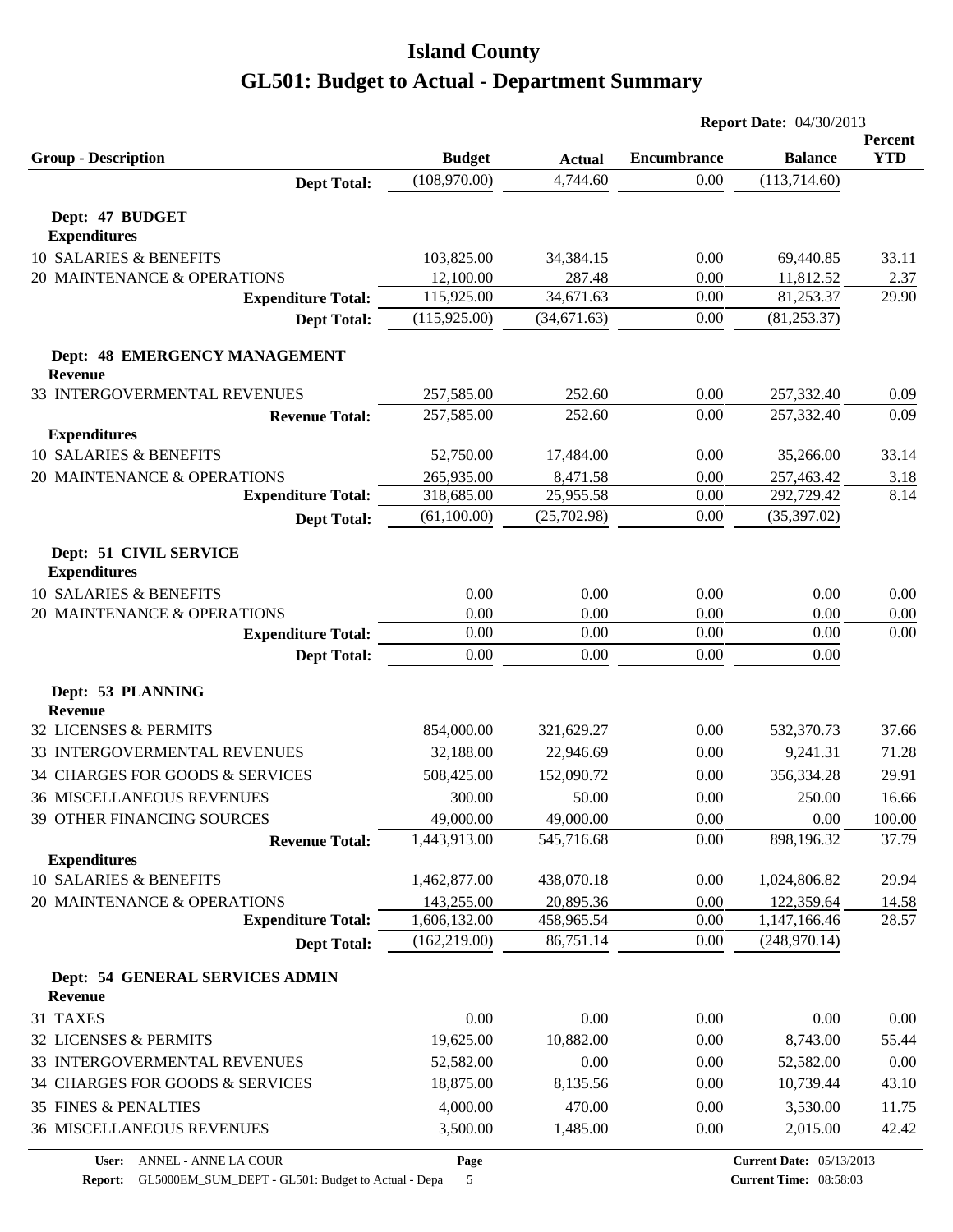|                                                    |                           |                |                            |                    | <b>Report Date: 04/30/2013</b> |                       |
|----------------------------------------------------|---------------------------|----------------|----------------------------|--------------------|--------------------------------|-----------------------|
| <b>Group - Description</b>                         |                           | <b>Budget</b>  |                            | <b>Encumbrance</b> | <b>Balance</b>                 | Percent<br><b>YTD</b> |
|                                                    | <b>Revenue Total:</b>     | 98,582.00      | <b>Actual</b><br>20,972.56 | 0.00               | 77,609.44                      | 21.27                 |
| <b>Expenditures</b>                                |                           |                |                            |                    |                                |                       |
| 10 SALARIES & BENEFITS                             |                           | 102,146.00     | 44,484.76                  | 0.00               | 57,661.24                      | 43.55                 |
| 20 MAINTENANCE & OPERATIONS                        |                           | 1,091,259.00   | 347,281.30                 | 0.00               | 743,977.70                     | 31.82                 |
| <b>30 INTERGOVERNMENT</b>                          |                           | 10,094.00      | 9,850.74                   | 0.00               | 243.26                         | 97.59                 |
|                                                    | <b>Expenditure Total:</b> | 1,203,499.00   | 401,616.80                 | 0.00               | 801,882.20                     | 33.37                 |
|                                                    | <b>Dept Total:</b>        | (1,104,917.00) | (380, 644.24)              | 0.00               | (724, 272.76)                  |                       |
| <b>Dept: 59 HUMAN RESOURCES</b><br><b>Revenue</b>  |                           |                |                            |                    |                                |                       |
| 34 CHARGES FOR GOODS & SERVICES                    |                           | 0.00           | 1.00                       | 0.00               | (1.00)                         | 0.00                  |
| <b>36 MISCELLANEOUS REVENUES</b>                   |                           | 0.00           | 0.00                       | 0.00               | 0.00                           | 0.00                  |
|                                                    | <b>Revenue Total:</b>     | 0.00           | 1.00                       | 0.00               | (1.00)                         | 0.00                  |
| <b>Expenditures</b>                                |                           |                |                            |                    |                                |                       |
| 10 SALARIES & BENEFITS                             |                           | 222,860.00     | 73,770.62                  | 0.00               | 149,089.38                     | 33.10                 |
| 20 MAINTENANCE & OPERATIONS                        |                           | 12,900.00      | 17,849.45                  | 0.00               | (4,949.45)                     | 138.36                |
|                                                    | <b>Expenditure Total:</b> | 235,760.00     | 91,620.07                  | 0.00               | 144,139.93                     | 38.86                 |
|                                                    | <b>Dept Total:</b>        | (235,760.00)   | (91, 619.07)               | 0.00               | (144, 140.93)                  |                       |
| Dept: 90 x FUND NON-DEPARTMENTAL<br><b>Revenue</b> |                           |                |                            |                    |                                |                       |
| 30 USE OF FUND BALANCE/RESERVES                    |                           | 180,300.00     | 0.00                       | 0.00               | 180,300.00                     | 0.00                  |
| 31 TAXES                                           |                           | 13,220,000.00  | 5,302,781.67               | 0.00               | 7,917,218.33                   | 40.11                 |
| 33 INTERGOVERMENTAL REVENUES                       |                           | 998,000.00     | 368,774.76                 | 0.00               | 629,225.24                     | 36.95                 |
| 34 CHARGES FOR GOODS & SERVICES                    |                           | 30,000.00      | 4,380.24                   | 0.00               | 25,619.76                      | 14.60                 |
| <b>36 MISCELLANEOUS REVENUES</b>                   |                           | 65,000.00      | 653.22                     | 0.00               | 64,346.78                      | 1.00                  |
| 39 OTHER FINANCING SOURCES                         |                           | 1,355,800.00   | 1,355,800.00               | 0.00               | 0.00                           | 100.00                |
|                                                    | <b>Revenue Total:</b>     | 15,849,100.00  | 7,032,389.89               | 0.00               | 8,816,710.11                   | 44.37                 |
| <b>Expenditures</b>                                |                           |                |                            |                    |                                |                       |
| 20 MAINTENANCE & OPERATIONS                        |                           | 420,702.00     | 0.00                       | 0.00               | 420,702.00                     | 0.00                  |
| 50 INTERDEPT & TRANSFERS                           |                           | 1,277,331.00   | 964,782.36                 | 0.00               | 312,548.64                     | 75.53                 |
|                                                    | <b>Expenditure Total:</b> | 1,698,033.00   | 964,782.36                 | 0.00               | 733,250.64                     | 56.81                 |
|                                                    | <b>Dept Total:</b>        | 14,151,067.00  | 6,067,607.53               | 0.00               | 8,083,459.47                   |                       |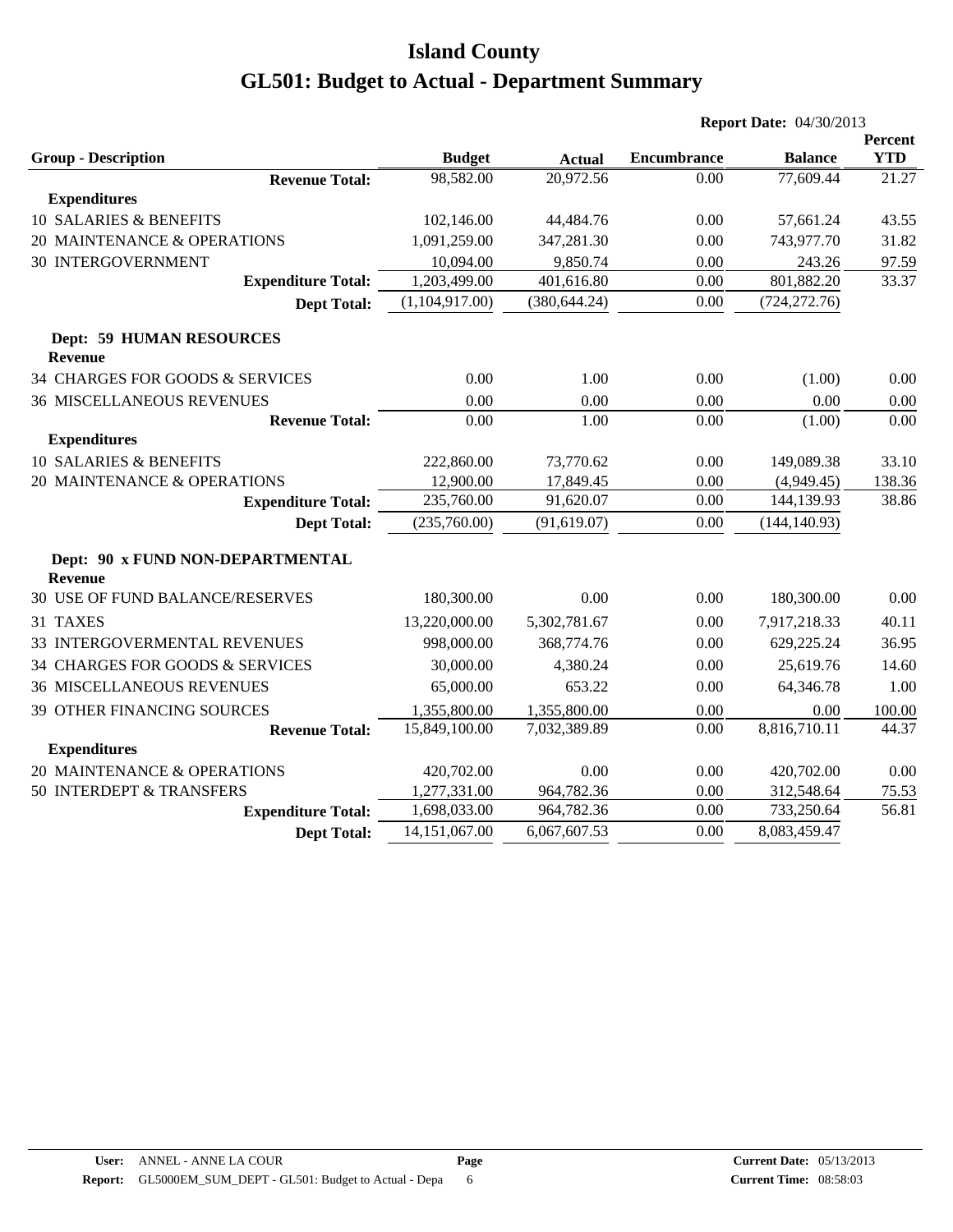|                                                                                                  | <b>Prior Years to Date Actuals</b> |               | 2013<br>Approved | 2013<br><b>Month</b><br>to Date @ | 2013<br>Year to<br>Date @ | 2013<br><b>Encumbered</b><br>Amount @ | 2013<br>Balance @ | <b>Percent</b>                                            |
|--------------------------------------------------------------------------------------------------|------------------------------------|---------------|------------------|-----------------------------------|---------------------------|---------------------------------------|-------------------|-----------------------------------------------------------|
| Object<br><b>Description</b>                                                                     | 2011                               | 2012          | <b>Budget</b>    | 04/30/2013                        | 04/30/2013                | 04/30/2013                            | 04/30/2013        | <b>YTD</b>                                                |
| 2% HOTEL/MOTEL PUBLIC FACILITI (124)                                                             |                                    |               |                  |                                   |                           |                                       |                   |                                                           |
| USE OF FUND BALANCE                                                                              | 0.00                               | 0.00          | 0.00             | 0.00                              | 0.00                      | 0.00                                  | 0.00              | $0\%$                                                     |
| <b>REVENUES</b>                                                                                  | 35,103.18                          | 36,140.53     | 156,700.00       | 6,516.52                          | 41,503.04                 | 0.00                                  | 115,196.96        | 26 %                                                      |
| <b>EXPENDITURES</b>                                                                              | (37,758.09)                        | (34,043.37)   | (150,000.00)     | (10, 942.21)                      | (31,690.33)               | 0.00                                  | (118, 309.67)     | 21 %                                                      |
| <b>TRANSFERS OUT</b>                                                                             | (4,500.00)                         | (5,100.00)    | (6,700.00)       | 0.00                              | (6,700.00)                | 0.00                                  | 0.00              | 100 %                                                     |
| Net 2% HOTEL/MOTEL PUBLIC FACILITI (124)                                                         | (7, 154.91)                        | (3,002.84)    | 0.00             | (4,425.69)                        | 3,112.71                  | 0.00                                  | (3, 112.71)       |                                                           |
| <b>ALCOHOL/SUBSTANCE ABUSE (123)</b>                                                             |                                    |               |                  |                                   |                           |                                       |                   |                                                           |
| USE OF FUND BALANCE                                                                              | 0.00                               | 0.00          | 0.00             | 0.00                              | 0.00                      | 0.00                                  | 0.00              | $0\%$                                                     |
| <b>REVENUES</b>                                                                                  | 3,531.20                           | 21,636.22     | 66,000.00        | 25,311.35                         | 42,177.20                 | 0.00                                  | 23,822.80         | 64 %                                                      |
| <b>GRANT REVENUES</b>                                                                            | 359.00                             | 78,453.92     | 509,980.00       | 29,763.13                         | 99,039.01                 | 0.00                                  | 410,940.99        | 19%                                                       |
| <b>EXPENDITURES</b>                                                                              | (142, 224.32)                      | (150, 657.87) | (575,980.00)     | (44, 467.48)                      | (173, 123.70)             | 0.00                                  | (402, 856.30)     | 30 %                                                      |
| <b>TRANSFERS IN</b>                                                                              | 0.00                               | 6,000.00      | 0.00             | 0.00                              | 0.00                      | 0.00                                  | 0.00              | $0\%$                                                     |
| <b>TRANSFERS OUT</b>                                                                             | (1,587.40)                         | (5,000.00)    | 0.00             | 0.00                              | 0.00                      | 0.00                                  | 0.00              | $0\%$                                                     |
| Net ALCOHOL/SUBSTANCE ABUSE (123)                                                                | (139.921.52)                       | (49, 567.73)  | 0.00             | 10,607.00                         | (31, 907.49)              | 0.00                                  | 31,907.49         |                                                           |
| <b>ANTI-PROFITEERING (136)</b>                                                                   |                                    |               |                  |                                   |                           |                                       |                   |                                                           |
| USE OF FUND BALANCE                                                                              | 0.00                               | 0.00          | 0.00             | 0.00                              | 0.00                      | 0.00                                  | 0.00              | 0%                                                        |
| <b>REVENUES</b>                                                                                  | 8.93                               | 5.71          | 0.00             | 1.70                              | 7.13                      | 0.00                                  | (7.13)            | 0%                                                        |
| <b>TRANSFERS OUT</b>                                                                             | 0.00                               | 0.00          | 0.00             | 0.00                              | 0.00                      | 0.00                                  | 0.00              | $0\%$                                                     |
| Net ANTI-PROFITEERING (136)                                                                      | 8.93                               | 5.71          | 0.00             | 1.70                              | 7.13                      | 0.00                                  | (7.13)            |                                                           |
| <b>AUDITOR'S O &amp; M (118)</b>                                                                 |                                    |               |                  |                                   |                           |                                       |                   |                                                           |
| USE OF FUND BALANCE                                                                              | 0.00                               | 0.00          | 13,920.00        | 0.00                              | 0.00                      | 0.00                                  | 13,920.00         | $0\%$                                                     |
| <b>REVENUES</b>                                                                                  | 22,660.80                          | 23,749.40     | 125,000.00       | 6,900.80                          | 27,789.60                 | 0.00                                  | 97,210.40         | 22 %                                                      |
| <b>EXPENDITURES</b>                                                                              | (60, 863.64)                       | (73, 941.37)  | (164, 320.00)    | (8, 245.15)                       | (65, 572.11)              | 0.00                                  | (98, 747.89)      | 40 %                                                      |
| <b>TRANSFERS IN</b>                                                                              | 25,400.00                          | 25,400.00     | 25,400.00        | 0.00                              | 25,400.00                 | 0.00                                  | 0.00              | 100 %                                                     |
| <b>TRANSFERS OUT</b>                                                                             | 0.00                               | 0.00          | 0.00             | 0.00                              | 0.00                      | 0.00                                  | 0.00              | $0\%$                                                     |
| Net AUDITOR'S O & M (118)                                                                        | (12,802.84)                        | (24, 791.97)  | 0.00             | (1,344.35)                        | (12, 382.51)              | 0.00                                  | 12,382.51         |                                                           |
| <b>CAPITAL DRAINAGE (321)</b>                                                                    |                                    |               |                  |                                   |                           |                                       |                   |                                                           |
| <b>REVENUES</b>                                                                                  | 0.00                               | 0.00          | 0.00             | 0.00                              | 0.00                      | 0.00                                  | 0.00              | 0%                                                        |
| <b>EXPENDITURES</b>                                                                              | (27,809.27)                        | (72,655.88)   | (685,000.00)     | (13, 344.60)                      | (54, 425.86)              | 0.00                                  | (630, 574.14)     | 8%                                                        |
| <b>TRANSFERS IN</b>                                                                              | 111,000.00                         | 291,500.00    | 715,800.00       | 0.00                              | 220,400.00                | 0.00                                  | 495,400.00        | 31 %                                                      |
| <b>TRANSFERS OUT</b>                                                                             | (16,800.00)                        | (31,500.00)   | (30,800.00)      | 0.00                              | (30,800.00)               | 0.00                                  | 0.00              | 100 %                                                     |
| Net CAPITAL DRAINAGE (321)                                                                       | 66,390.73                          | 187,344.12    | 0.00             | (13, 344.60)                      | 135, 174. 14              | 0.00                                  | (135, 174.14)     |                                                           |
| <b>CASA FUND (131)</b>                                                                           |                                    |               |                  |                                   |                           |                                       |                   |                                                           |
| USE OF FUND BALANCE                                                                              | 0.00                               | 0.00          | 0.00             | 0.00                              | 0.00                      | 0.00                                  | 0.00              | $0\%$                                                     |
| <b>REVENUES</b>                                                                                  | 4,570.85                           | 0.00          | 0.00             | 0.00                              | 341.00                    | 0.00                                  | (341.00)          | 0%                                                        |
| <b>GRANT REVENUES</b>                                                                            | 9,415.10                           | 15,357.25     | 60,284.00        | 5,055.00                          | 15,196.00                 | 0.00                                  | 45,088.00         | 25 %                                                      |
| <b>EXPENDITURES</b>                                                                              | (37, 142.11)                       | (38, 745.42)  | (110, 875.00)    | (7,503.82)                        | (30, 144.85)              | 0.00                                  | (80, 730.15)      | 27 %                                                      |
| <b>TRANSFERS IN</b>                                                                              | 50,591.00                          | 50,591.00     | 50,591.00        | 0.00                              | 50,591.00                 | 0.00                                  | 0.00              | 100 %                                                     |
| User: ANNEL - ANNE LA COUR<br>Report: GL5010EM_FUND - GL535: Multi Year Budget to Actual by Fund |                                    |               | Page<br>1        |                                   |                           |                                       |                   | Current Date: 05/13/2013<br><b>Current Time: 09:14:53</b> |

**Report:** GL5010EM\_FUND - GL535: Multi Year Budget to Actual by Fund 09:14:53 **Current Time:** 09:14:53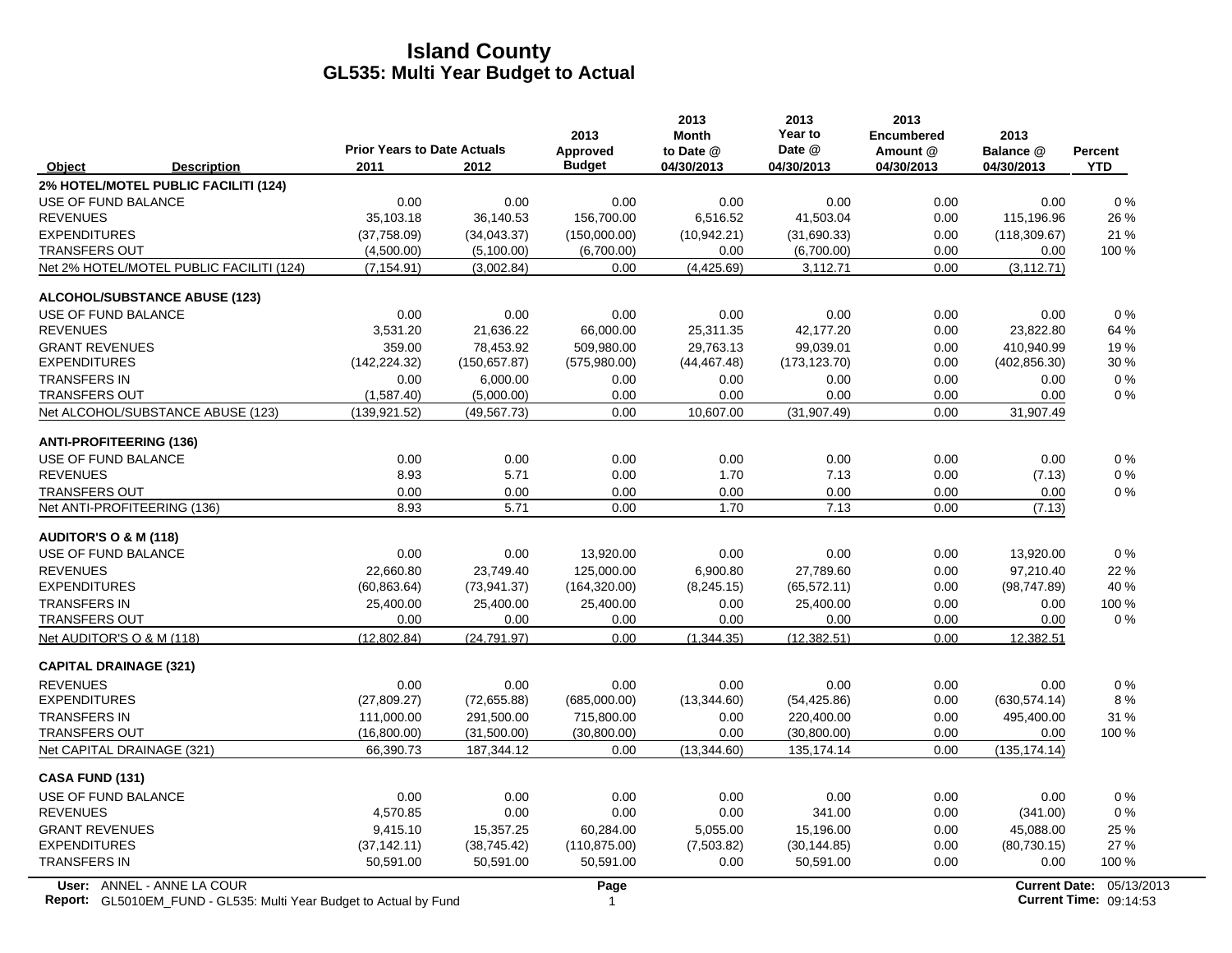|                                             |                    | <b>Prior Years to Date Actuals</b> |               | 2013<br>Approved | 2013<br><b>Month</b><br>to Date @ | 2013<br>Year to<br>Date @ | 2013<br><b>Encumbered</b><br>Amount @ | 2013<br>Balance @ | Percent    |
|---------------------------------------------|--------------------|------------------------------------|---------------|------------------|-----------------------------------|---------------------------|---------------------------------------|-------------------|------------|
| Object                                      | <b>Description</b> | 2011                               | 2012          | <b>Budget</b>    | 04/30/2013                        | 04/30/2013                | 04/30/2013                            | 04/30/2013        | <b>YTD</b> |
| <b>TRANSFERS OUT</b>                        |                    | 0.00                               | 0.00          | 0.00             | 0.00                              | 0.00                      | 0.00                                  | 0.00              | $0\%$      |
| Net CASA FUND (131)                         |                    | 27,434.84                          | 27,202.83     | 0.00             | (2, 448.82)                       | 35,983.15                 | 0.00                                  | (35,983.15)       |            |
| <b>CLEAN WATER UTILITY (154)</b>            |                    |                                    |               |                  |                                   |                           |                                       |                   |            |
| <b>REVENUES</b>                             |                    | 0.00                               | 555.963.74    | 1,535,000.00     | 399,645.67                        | 536,142.81                | 0.00                                  | 998.857.19        | 35 %       |
| <b>GRANT REVENUES</b>                       |                    | 0.00                               | 0.00          | 0.00             | 0.00                              | 0.00                      | 0.00                                  | 0.00              | $0\%$      |
| <b>EXPENDITURES</b>                         |                    | 0.00                               | (100, 260.52) | (1,535,000.00)   | (13, 166.39)                      | (15,623.35)               | 0.00                                  | (1,519,376.65)    | 1%         |
| <b>TRANSFERS OUT</b>                        |                    | 0.00                               | 0.00          | 0.00             | 0.00                              | 0.00                      | 0.00                                  | 0.00              | $0\%$      |
| Net CLEAN WATER UTILITY (154)               |                    | 0.00                               | 455,703.22    | 0.00             | 386,479.28                        | 520,519.46                | 0.00                                  | (520, 519.46)     |            |
| <b>COMM MENTAL HEALTH FACILITY (148)</b>    |                    |                                    |               |                  |                                   |                           |                                       |                   |            |
| <b>REVENUES</b>                             |                    | 1,929.04                           | 1.446.78      | 5,790.00         | 482.26                            | 1,929.04                  | 0.00                                  | 3,860.96          | 33 %       |
| <b>EXPENDITURES</b>                         |                    | (2,711.66)                         | (1,695.04)    | (5,790.00)       | (342.00)                          | (1,368.00)                | 0.00                                  | (4,422.00)        | 24 %       |
| <b>TRANSFERS OUT</b>                        |                    | 0.00                               | 0.00          | 0.00             | 0.00                              | 0.00                      | 0.00                                  | 0.00              | $0\%$      |
| Net COMM MENTAL HEALTH FACILITY (148)       |                    | (782.62)                           | (248.26)      | 0.00             | 140.26                            | 561.04                    | 0.00                                  | (561.04)          |            |
| <b>CONSERVATION FUTURES (132)</b>           |                    |                                    |               |                  |                                   |                           |                                       |                   |            |
| USE OF FUND BALANCE                         |                    | 0.00                               | 0.00          | 0.00             | 0.00                              | 0.00                      | 0.00                                  | 0.00              | $0\%$      |
| <b>REVENUES</b>                             |                    | 180.246.64                         | 255.605.02    | 780.100.00       | 187,843.32                        | 243.789.62                | 0.00                                  | 536.310.38        | 31 %       |
| <b>GRANT REVENUES</b>                       |                    | 3.67                               | 1,296.84      | 0.00             | 0.00                              | 0.00                      | 0.00                                  | 0.00              | $0\%$      |
| <b>EXPENDITURES</b>                         |                    | (22,789.44)                        | (18, 818.24)  | (780, 100.00)    | (490.69)                          | (41,049.22)               | 0.00                                  | (739,050.78)      | 5 %        |
| <b>TRANSFERS OUT</b>                        |                    | 0.00                               | 0.00          | 0.00             | 0.00                              | 0.00                      | 0.00                                  | 0.00              | $0\%$      |
| Net CONSERVATION FUTURES (132)              |                    | 157,460.87                         | 238,083.62    | 0.00             | 187,352.63                        | 202,740.40                | 0.00                                  | (202, 740.40)     |            |
| <b>CONSTRUCTION &amp; ACQUISITION (308)</b> |                    |                                    |               |                  |                                   |                           |                                       |                   |            |
| USE OF FUND BALANCE                         |                    | 0.00                               | 0.00          | 0.00             | 0.00                              | 0.00                      | 0.00                                  | 0.00              | $0\%$      |
| <b>EXPENDITURES</b>                         |                    | 0.00                               | 0.00          | 0.00             | 0.00                              | 0.00                      | 0.00                                  | 0.00              | $0\%$      |
| <b>TRANSFERS IN</b>                         |                    | 0.00                               | 0.00          | 0.00             | 0.00                              | 0.00                      | 0.00                                  | 0.00              | $0\%$      |
| Net CONSTRUCTION & ACQUISITION (308)        |                    | 0.00                               | 0.00          | 0.00             | 0.00                              | 0.00                      | 0.00                                  | 0.00              |            |
| <b>CORNET BAY DOCK (119)</b>                |                    |                                    |               |                  |                                   |                           |                                       |                   |            |
| <b>REVENUES</b>                             |                    | 12.975.00                          | 8.660.00      | 21,000.00        | 870.00                            | 9.280.00                  | 0.00                                  | 11,720.00         | 44 %       |
| <b>EXPENDITURES</b>                         |                    | (2,609.80)                         | (2,327.09)    | (20, 100.00)     | (773.11)                          | (2,908.78)                | 0.00                                  | (17, 191.22)      | 14 %       |
| <b>TRANSFERS OUT</b>                        |                    | (700.00)                           | (700.00)      | (900.00)         | 0.00                              | (900.00)                  | 0.00                                  | 0.00              | 100 %      |
| Net CORNET BAY DOCK (119)                   |                    | 9.665.20                           | 5,632.91      | 0.00             | 96.89                             | 5.471.22                  | 0.00                                  | (5,471.22)        |            |
| <b>COUNTY FAIR (110)</b>                    |                    |                                    |               |                  |                                   |                           |                                       |                   |            |
| <b>REVENUES</b>                             |                    | 61,445.96                          | 24,490.58     | 0.00             | 0.00                              | 0.00                      | 0.00                                  | 0.00              | $0\%$      |
| <b>GRANT REVENUES</b>                       |                    | 0.00                               | 0.00          | 0.00             | 0.00                              | 0.00                      | 0.00                                  | 0.00              | 0%         |
| <b>EXPENDITURES</b>                         |                    | (35,675.65)                        | (29, 932, 16) | 0.00             | 0.00                              | (50, 169.68)              | 0.00                                  | 50,169.68         | $0\%$      |
| <b>TRANSFERS IN</b>                         |                    | 0.00                               | 0.00          | 0.00             | 0.00                              | 0.00                      | 0.00                                  | 0.00              | 0%         |
| <b>TRANSFERS OUT</b>                        |                    | 0.00                               | 0.00          | 0.00             | 0.00                              | 0.00                      | 0.00                                  | 0.00              | 0%         |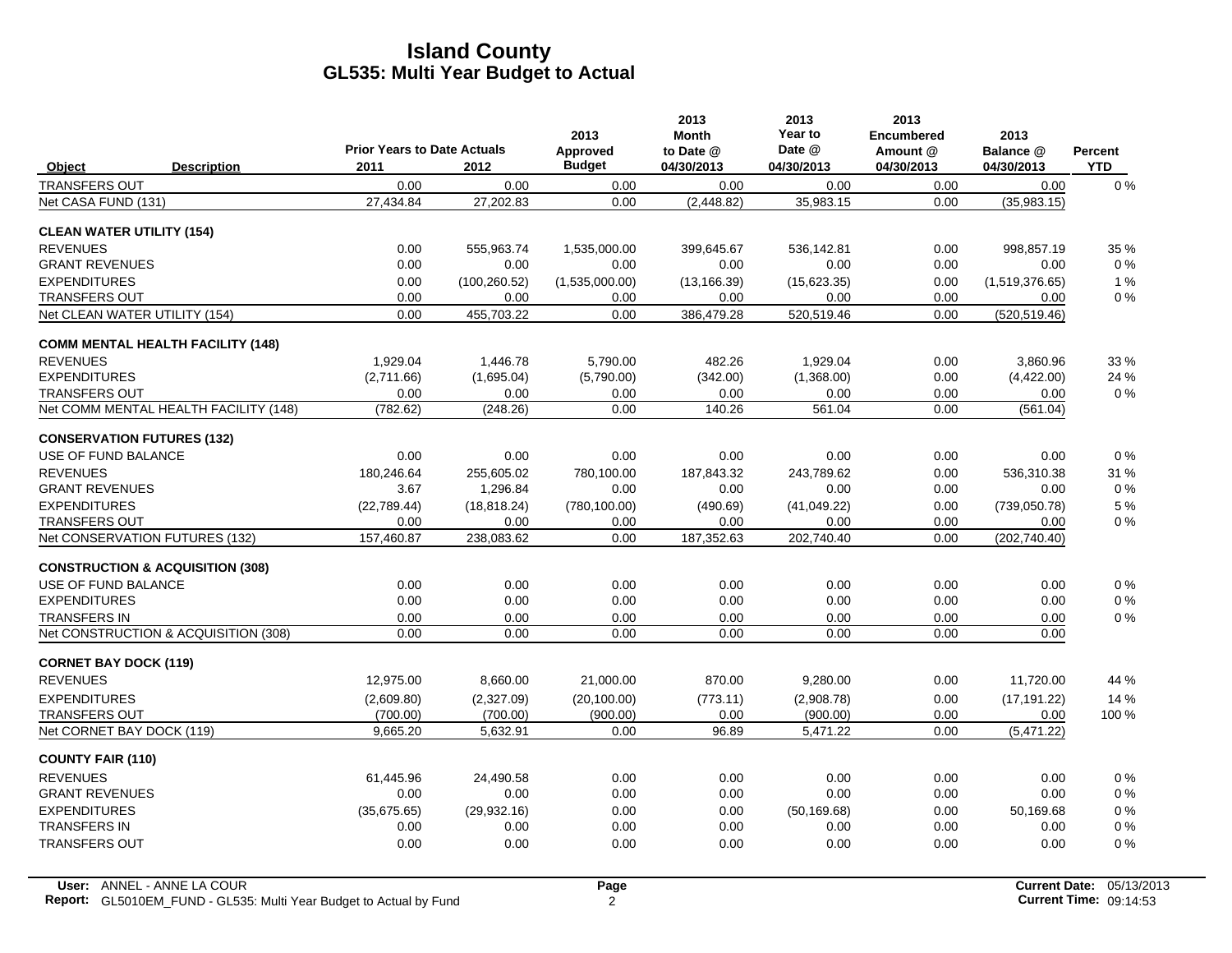|                                               |                                    |                                | 2013                   | 2013<br><b>Month</b> | 2013<br>Year to              | 2013<br><b>Encumbered</b> | 2013                           |                |
|-----------------------------------------------|------------------------------------|--------------------------------|------------------------|----------------------|------------------------------|---------------------------|--------------------------------|----------------|
|                                               | <b>Prior Years to Date Actuals</b> |                                | Approved               | to Date @            | Date @                       | Amount @                  | Balance @                      | <b>Percent</b> |
| Object<br><b>Description</b>                  | 2011                               | 2012                           | <b>Budget</b>          | 04/30/2013           | 04/30/2013                   | 04/30/2013                | 04/30/2013                     | <b>YTD</b>     |
| Net COUNTY FAIR (110)                         | 25,770.31                          | (5,441.58)                     | 0.00                   | 0.00                 | (50, 169.68)                 | 0.00                      | 50,169.68                      |                |
| <b>COUNTY LAW LIBRARY (103)</b>               |                                    |                                |                        |                      |                              |                           |                                |                |
| USE OF FUND BALANCE                           | 0.00                               | 0.00                           | 0.00                   | 0.00                 | 0.00                         | 0.00                      | 0.00                           | $0\%$          |
| <b>REVENUES</b>                               | 9.002.00                           | 8,494.18                       | 27,100.00              | 2,514.27             | 8,359.68                     | 0.00                      | 18,740.32                      | 31 %           |
| <b>EXPENDITURES</b>                           | (10, 243.58)                       | (9,766.18)                     | (27, 100.00)           | (1,864.34)           | (8,806.35)                   | 0.00                      | (18, 293.65)                   | 32 %           |
| <b>TRANSFERS OUT</b>                          | 0.00                               | 0.00                           | 0.00                   | 0.00                 | 0.00                         | 0.00                      | 0.00                           | 0%             |
| Net COUNTY LAW LIBRARY (103)                  | (1,241.58)                         | (1,272.00)                     | 0.00                   | 649.93               | (446.67)                     | 0.00                      | 446.67                         |                |
| <b>COUNTY ROAD (101)</b>                      |                                    |                                |                        |                      |                              |                           |                                |                |
| USE OF FUND BALANCE                           | 0.00                               | 0.00                           | 0.00                   | 0.00                 | 0.00                         | 0.00                      | 0.00                           | $0\%$          |
| <b>REVENUES</b>                               | 4.157.022.95                       | 5.143.030.81                   | 14,282,800.00          | 2,707,294.55         | 4,802,111.75                 | 0.00                      | 9.480.688.25                   | 34 %           |
| <b>GRANT REVENUES</b>                         | 410,258.05                         | 652,619.89                     | 2,579,017.00           | 16,664.16            | 222,164.17                   | 0.00                      | 2,356,852.83                   | 9%             |
| <b>EXPENDITURES</b>                           | (2,358,211.73)                     | (2,695,757.50)                 | (14,358,150.00)        | (686, 641.27)        | (2,562,143.01)               | 0.00                      | (11,796,006.99)                | 18%            |
| <b>TRANSFERS IN</b>                           | 0.00                               | 134,000.00                     | 0.00                   | 0.00                 | 0.00                         | 0.00                      | 0.00                           | $0\%$          |
| <b>TRANSFERS OUT</b><br>Net COUNTY ROAD (101) | (1,514,967.00)<br>694,102.27       | (1,618,567.00)<br>1,615,326.20 | (2,503,667.00)<br>0.00 | 0.00<br>2,037,317.44 | (1,693,967.00)<br>768,165.91 | 0.00<br>0.00              | (809, 700.00)<br>(768, 165.91) | 68%            |
|                                               |                                    |                                |                        |                      |                              |                           |                                |                |
| <b>COURTHOUSE EXPANSION (309)</b>             |                                    |                                |                        |                      |                              |                           |                                |                |
| <b>REVENUES</b>                               | 6.69                               | 4.27                           | 0.00                   | 1.26                 | 5.30                         | 0.00                      | (5.30)                         | $0\%$          |
| <b>TRANSFERS OUT</b>                          | 0.00                               | 0.00                           | 0.00                   | 0.00                 | 0.00                         | 0.00                      | 0.00                           | 0%             |
| Net COURTHOUSE EXPANSION (309)                | 6.69                               | 4.27                           | 0.00                   | 1.26                 | 5.30                         | 0.00                      | (5.30)                         |                |
| <b>DEVELOPMENTAL DISABILITIES (114)</b>       |                                    |                                |                        |                      |                              |                           |                                |                |
| USE OF FUND BALANCE                           | 0.00                               | 0.00                           | 0.00                   | 0.00                 | 0.00                         | 0.00                      | 0.00                           | 0%             |
| <b>REVENUES</b>                               | 43.910.40                          | 60,987.86                      | 150.000.00             | 1.082.35             | 3.194.16                     | 0.00                      | 146.805.84                     | 2%             |
| <b>GRANT REVENUES</b>                         | 84,582.00                          | 71,898.00                      | 524,470.00             | 38,412.00            | 79,174.00                    | 0.00                      | 445,296.00                     | 15%            |
| <b>EXPENDITURES</b>                           | (153,603.46)                       | (75, 110.01)                   | (599, 363.00)          | (31, 421.30)         | (82, 128.88)                 | 0.00                      | (517, 234.12)                  | 14 %           |
| <b>TRANSFERS OUT</b>                          | (3,968.50)                         | (58, 486.00)                   | (75, 107.00)           | 0.00                 | (75, 107.00)                 | 0.00                      | 0.00                           | 100 %          |
| Net DEVELOPMENTAL DISABILITIES (114)          | (29,079.56)                        | (710.15)                       | 0.00                   | 8,073.05             | (74, 867.72)                 | 0.00                      | 74,867.72                      |                |
| <b>DRUG SEIZURE (133)</b>                     |                                    |                                |                        |                      |                              |                           |                                |                |
| USE OF FUND BALANCE                           | 0.00                               | 0.00                           | 0.00                   | 0.00                 | 0.00                         | 0.00                      | 0.00                           | $0\%$          |
| <b>REVENUES</b>                               | 1.779.83                           | 565.02                         | 10,000.00              | 183.75               | 883.05                       | 0.00                      | 9,116.95                       | 9%             |
| <b>EXPENDITURES</b>                           | 0.00                               | 0.00                           | (10,000.00)            | 0.00                 | 0.00                         | 0.00                      | (10,000.00)                    | $0\%$          |
| <b>TRANSFERS OUT</b>                          | 0.00                               | 0.00                           | 0.00                   | 0.00                 | 0.00                         | 0.00                      | 0.00                           | 0%             |
| Net DRUG SEIZURE (133)                        | 1,779.83                           | 565.02                         | 0.00                   | 183.75               | 883.05                       | 0.00                      | (883.05)                       |                |
| <b>ELECTION RESERVE (111)</b>                 |                                    |                                |                        |                      |                              |                           |                                |                |
| USE OF FUND BALANCE                           | 0.00                               | 0.00                           | 0.00                   | 0.00                 | 0.00                         | 0.00                      | 0.00                           | $0\%$          |
| <b>REVENUES</b>                               | 9,079.56                           | 1,701.42                       | 203,200.00             | 0.00                 | 15.50                        | 0.00                      | 203,184.50                     | 0%             |
| <b>GRANT REVENUES</b>                         | 0.00                               | 11,341.21                      | 0.00                   | 0.00                 | 3.029.79                     | 0.00                      | (3,029.79)                     | $0\%$          |
| <b>EXPENDITURES</b>                           | (85,006.07)                        | (102, 179.18)                  | (303, 200.00)          | (8, 192.57)          | (100, 999.96)                | 0.00                      | (202, 200.04)                  | 33 %           |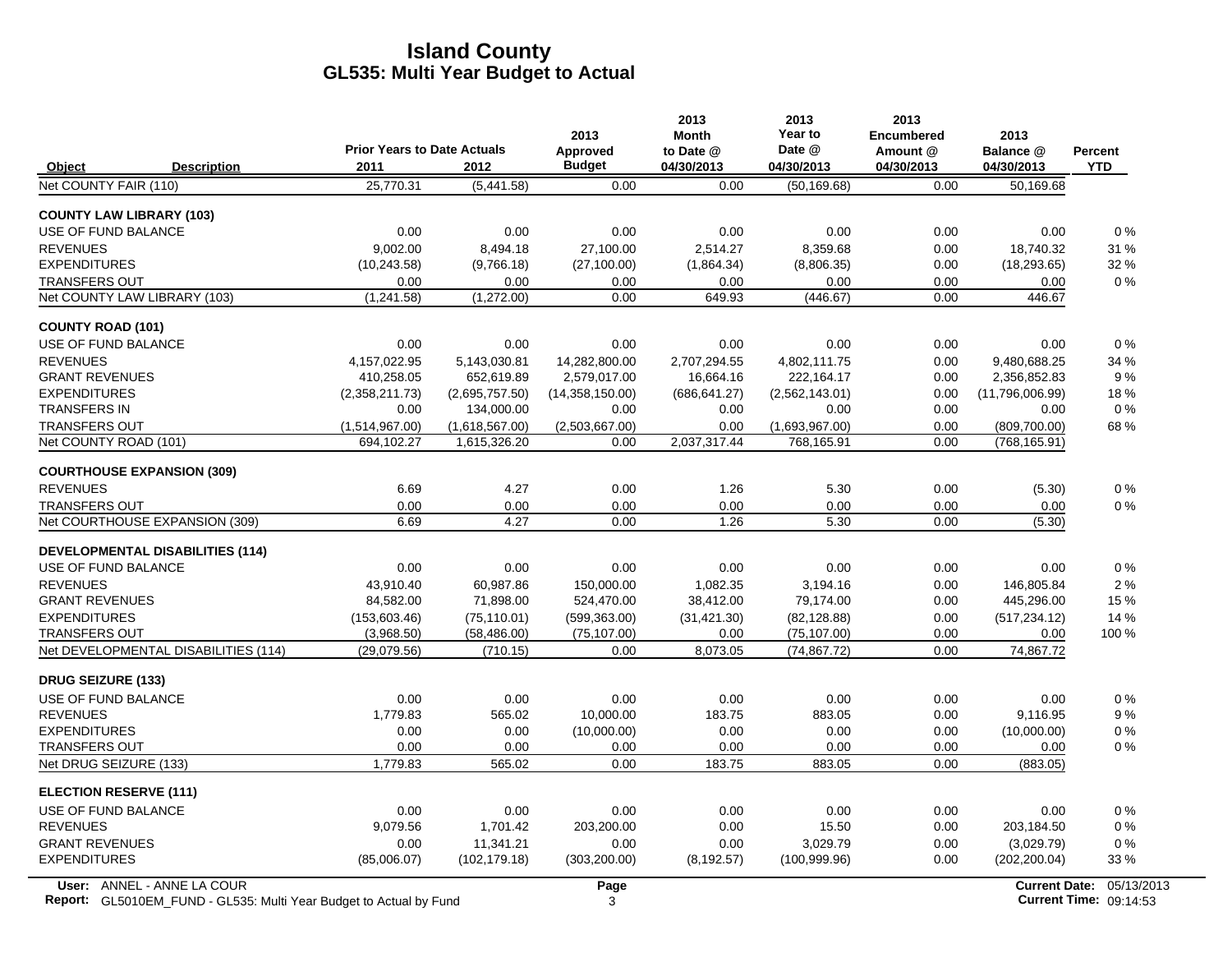|                                        |                                                                           | <b>Prior Years to Date Actuals</b> |               | 2013<br>Approved | 2013<br><b>Month</b><br>to Date @ | 2013<br>Year to<br>Date @ | 2013<br><b>Encumbered</b><br>Amount @ | 2013<br>Balance @    | <b>Percent</b>         |
|----------------------------------------|---------------------------------------------------------------------------|------------------------------------|---------------|------------------|-----------------------------------|---------------------------|---------------------------------------|----------------------|------------------------|
| <b>Object</b>                          | <b>Description</b>                                                        | 2011                               | 2012          | <b>Budget</b>    | 04/30/2013                        | 04/30/2013                | 04/30/2013                            | 04/30/2013           | <b>YTD</b>             |
| <b>TRANSFERS IN</b>                    |                                                                           | 200,000.00                         | 200,000.00    | 100,000.00       | 0.00                              | 100,000.00                | 0.00                                  | 0.00                 | 100 %                  |
| <b>TRANSFERS OUT</b>                   |                                                                           | 0.00                               | 0.00          | 0.00             | 0.00                              | 0.00                      | 0.00                                  | 0.00                 | 0%                     |
| Net ELECTION RESERVE (111)             |                                                                           | 124,073.49                         | 110,863.45    | 0.00             | (8, 192.57)                       | 2,045.33                  | 0.00                                  | (2,045.33)           |                        |
| <b>ENHANCED 911 (140)</b>              |                                                                           |                                    |               |                  |                                   |                           |                                       |                      |                        |
| <b>REVENUES</b>                        |                                                                           | 199,678.98                         | 126,575.10    | 767,000.00       | 62,546.48                         | 253,423.33                | 0.00                                  | 513,576.67           | 33 %                   |
| <b>GRANT REVENUES</b>                  |                                                                           | 0.00                               | 15,416.41     | 0.00             | 4,481.04                          | 6,710.36                  | 0.00                                  | (6,710.36)           | $0\%$                  |
| <b>EXPENDITURES</b>                    |                                                                           | (391,116.22)                       | (139, 461.30) | (765,500.00)     | 0.00                              | (190, 876.85)             | 0.00                                  | (574, 623.15)        | 25 %                   |
| <b>TRANSFERS OUT</b>                   |                                                                           | (1,500.00)                         | (1,500.00)    | (1,500.00)       | 0.00                              | (1,500.00)                | 0.00                                  | 0.00                 | 100 %                  |
| Net ENHANCED 911 (140)                 |                                                                           | (192, 937.24)                      | 1,030.21      | 0.00             | 67,027.52                         | 67,756.84                 | 0.00                                  | (67, 756.84)         |                        |
| <b>EXTENSION SERVICES (160)</b>        |                                                                           |                                    |               |                  |                                   |                           |                                       |                      |                        |
| USE OF FUND BALANCE                    |                                                                           | 0.00                               | 0.00          | 0.00             | 0.00                              | 0.00                      | 0.00                                  | 0.00                 | $0\%$                  |
| <b>REVENUES</b>                        |                                                                           | 76,214.11                          | 23.939.53     | 140.787.00       | 9.613.83                          | 32,506.30                 | 0.00                                  | 108,280.70           | 23%                    |
| <b>GRANT REVENUES</b>                  |                                                                           | 16,667.23                          | 29,041.32     | 128,906.00       | 18,041.79                         | 71,685.98                 | 0.00                                  | 57,220.02            | 56 %                   |
| <b>EXPENDITURES</b>                    |                                                                           | (131, 903.03)                      | (93, 167.86)  | (373, 213.00)    | (23, 118.95)                      | (93, 188.16)              | 0.00                                  | (280, 024.84)        | 25 %                   |
| <b>TRANSFERS IN</b>                    |                                                                           | 95,950.00                          | 100,133.00    | 103,520.00       | 0.00                              | 103,520.00                | 0.00                                  | 0.00                 | 100 %                  |
| <b>TRANSFERS OUT</b>                   |                                                                           | 0.00                               | 0.00          | 0.00             | 0.00                              | 0.00                      | 0.00                                  | 0.00                 | 0%                     |
| Net EXTENSION SERVICES (160)           |                                                                           | 56,928.31                          | 59,945.99     | 0.00             | 4,536.67                          | 114,524.12                | 0.00                                  | (114, 524.12)        |                        |
| <b>FAMILY RES CTR CAMANO (143)</b>     |                                                                           |                                    |               |                  |                                   |                           |                                       |                      |                        |
| USE OF FUND BALANCE                    |                                                                           | 0.00                               | 0.00          | 9,574.00         | 0.00                              | 0.00                      | 0.00                                  | 9,574.00             | 0%                     |
| <b>REVENUES</b>                        |                                                                           | 10,575.44                          | 11,353.04     | 40,572.00        | 3,336.48                          | 10,623.50                 | 0.00                                  | 29,948.50            | 26 %                   |
| <b>EXPENDITURES</b>                    |                                                                           | (16,063.55)                        | (17,682.98)   | (50, 146.00)     | (4,211.46)                        | (17, 356.75)              | 0.00                                  | (32,789.25)          | 35 %                   |
| <b>TRANSFERS OUT</b>                   |                                                                           | 0.00                               | 0.00          | 0.00             | 0.00                              | 0.00                      | 0.00                                  | 0.00                 | 0%                     |
| Net FAMILY RES CTR CAMANO (143)        |                                                                           | (5,488.11)                         | (6,329.94)    | 0.00             | (874.98)                          | (6,733.25)                | 0.00                                  | 6,733.25             |                        |
| <b>FAMILY RES CTR OAK HARBOR (141)</b> |                                                                           |                                    |               |                  |                                   |                           |                                       |                      |                        |
| USE OF FUND BALANCE                    |                                                                           | 0.00                               | 0.00          | 0.00             | 0.00                              | 0.00                      | 0.00                                  | 0.00                 | $0\%$                  |
| <b>REVENUES</b>                        |                                                                           | 6.800.00                           | 9,413.10      | 55.937.00        | 4.372.78                          | 17.491.12                 | 0.00                                  | 38,445.88            | 31 %                   |
| <b>EXPENDITURES</b>                    |                                                                           | (16, 852.13)                       | (16,097.36)   | (55, 937.00)     | (4, 151.31)                       | (16, 193.03)              | 0.00                                  | (39,743.97)          | 29 %                   |
| <b>TRANSFERS OUT</b>                   |                                                                           | 0.00                               | 0.00          | 0.00             | 0.00                              | 0.00                      | 0.00                                  | 0.00                 | $0\%$                  |
|                                        | Net FAMILY RES CTR OAK HARBOR (141)                                       | (10,052.13)                        | (6,684.26)    | 0.00             | 221.47                            | 1.298.09                  | 0.00                                  | (1,298.09)           |                        |
| <b>FAMILY RES CTR SO WHIDBEY (142)</b> |                                                                           |                                    |               |                  |                                   |                           |                                       |                      |                        |
| <b>REVENUES</b>                        |                                                                           | 1,500.00                           | 2,000.00      | 2,400.00         | 500.00                            | 2,000.00                  | 0.00                                  | 400.00               | 83%                    |
| <b>EXPENDITURES</b>                    |                                                                           | (27.00)                            | (36.00)       | (2,400.00)       | (242.12)                          | (339.78)                  | 0.00                                  | (2,060.22)           | 14 %                   |
| <b>TRANSFERS OUT</b>                   |                                                                           | 0.00                               | 0.00          | 0.00             | 0.00                              | 0.00                      | 0.00                                  | 0.00                 | $0\%$                  |
| Net FAMILY RES CTR SO WHIDBEY (142)    |                                                                           | 1,473.00                           | 1,964.00      | 0.00             | 257.88                            | 1,660.22                  | 0.00                                  | (1,660.22)           |                        |
| <b>FEDERAL ASSET FORFEITURE (147)</b>  |                                                                           |                                    |               |                  |                                   |                           |                                       |                      |                        |
| USE OF FUND BALANCE                    |                                                                           | 0.00                               | 0.00          | 0.00             | 0.00                              | 0.00                      | 0.00                                  | 0.00                 | 0%                     |
| <b>REVENUES</b>                        |                                                                           | 0.14                               | 0.08          | 5,000.00         | 0.03                              | 0.11                      | 0.00                                  | 4,999.89             | 0%                     |
| User: ANNEL - ANNE LA COUR             |                                                                           |                                    |               | Page             |                                   |                           |                                       | <b>Current Date:</b> | 05/13/2013             |
|                                        | <b>Report:</b> GL5010EM_FUND - GL535: Multi Year Budget to Actual by Fund |                                    |               | 4                |                                   |                           |                                       |                      | Current Time: 09:14:53 |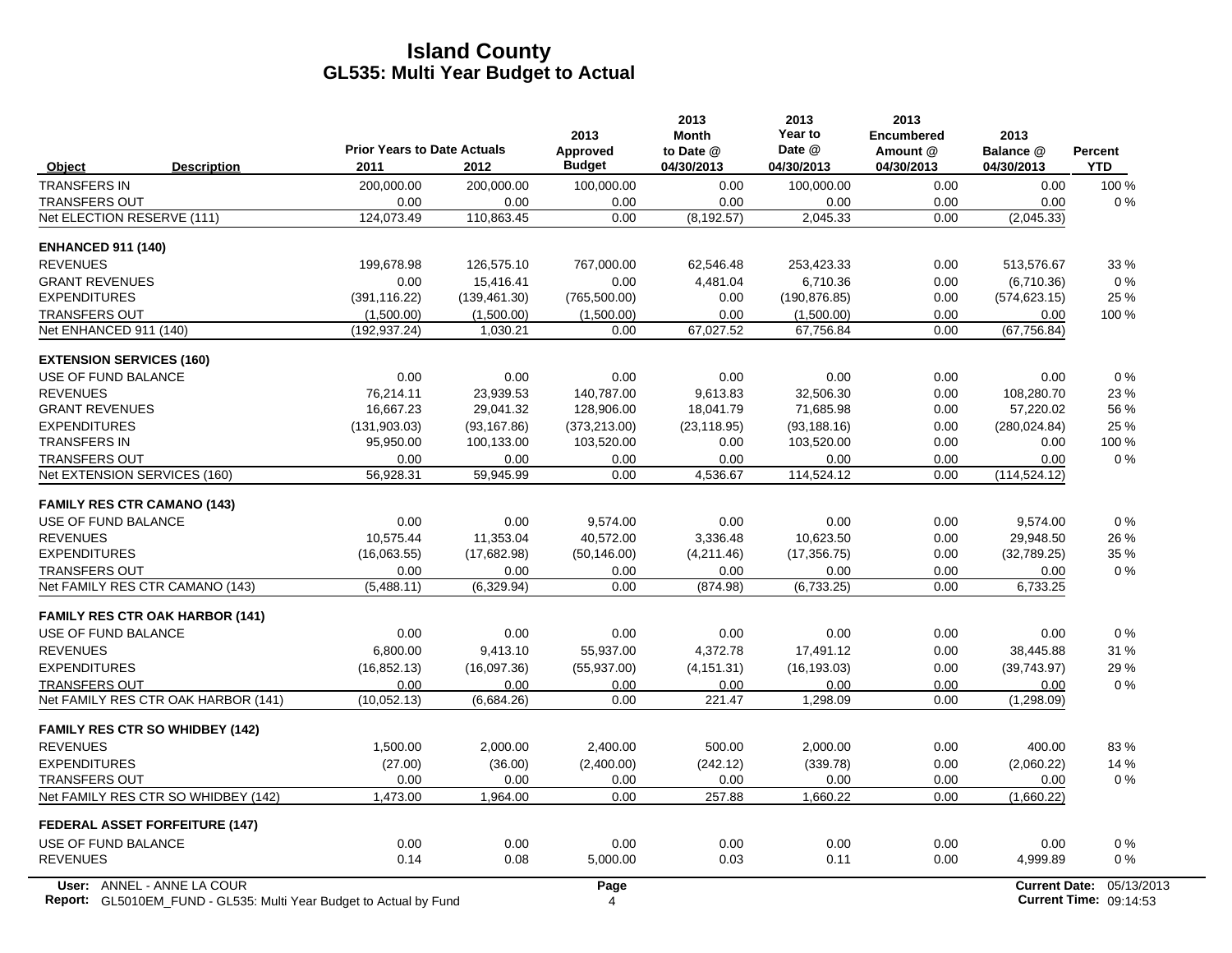|                                           | <b>Prior Years to Date Actuals</b> |               | 2013<br>Approved | 2013<br><b>Month</b><br>to Date @ | 2013<br>Year to<br>Date @ | 2013<br><b>Encumbered</b><br>Amount @ | 2013<br>Balance @    | Percent    |
|-------------------------------------------|------------------------------------|---------------|------------------|-----------------------------------|---------------------------|---------------------------------------|----------------------|------------|
| <b>Description</b><br>Object              | 2011                               | 2012          | <b>Budget</b>    | 04/30/2013                        | 04/30/2013                | 04/30/2013                            | 04/30/2013           | <b>YTD</b> |
| <b>EXPENDITURES</b>                       | (2, 148.00)                        | 0.00          | (5,000.00)       | 0.00                              | 0.00                      | 0.00                                  | (5,000.00)           | 0%         |
| <b>TRANSFERS OUT</b>                      | 0.00                               | 0.00          | 0.00             | 0.00                              | 0.00                      | 0.00                                  | 0.00                 | 0%         |
| Net FEDERAL ASSET FORFEITURE (147)        | (2, 147.86)                        | 0.08          | 0.00             | 0.03                              | 0.11                      | 0.00                                  | (0.11)               |            |
| FIRE PERMIT PROGRAM (115)                 |                                    |               |                  |                                   |                           |                                       |                      |            |
| <b>REVENUES</b>                           | 12,490.16                          | 7,070.85      | 30,200.00        | 2,360.00                          | 30,348.65                 | 0.00                                  | (148.65)             | 100 %      |
| <b>GRANT REVENUES</b>                     | 0.00                               | 21.625.00     | 0.00             | 0.00                              | 0.00                      | 0.00                                  | 0.00                 | $0\%$      |
| <b>EXPENDITURES</b>                       | (363.12)                           | (129.05)      | (30, 200.00)     | 3,919.48                          | 3,799.43                  | 0.00                                  | (33,999.43)          | $-13%$     |
| <b>TRANSFERS OUT</b>                      | 0.00                               | 0.00          | 0.00             | 0.00                              | 0.00                      | 0.00                                  | 0.00                 | $0\%$      |
| Net FIRE PERMIT PROGRAM (115)             | 12,127.04                          | 28,566.80     | 0.00             | 6,279.48                          | 34,148.08                 | 0.00                                  | (34, 148.08)         |            |
| <b>HISTORICAL PRESERVATION FUND (180)</b> |                                    |               |                  |                                   |                           |                                       |                      |            |
| USE OF FUND BALANCE                       | 0.00                               | 0.00          | 0.00             | 0.00                              | 0.00                      | 0.00                                  | 0.00                 | 0%         |
| <b>REVENUES</b>                           | 6,801.00                           | 7,252.00      | 20,000.00        | 2,355.00                          | 8,675.00                  | 0.00                                  | 11,325.00            | 43 %       |
| <b>EXPENDITURES</b>                       | (17,500.00)                        | (3,422.84)    | (8,000.00)       | 0.00                              | 0.00                      | 0.00                                  | (8,000.00)           | 0%         |
| <b>TRANSFERS IN</b>                       | 0.00                               | 0.00          | 0.00             | 0.00                              | 0.00                      | 0.00                                  | 0.00                 | 0%         |
| <b>TRANSFERS OUT</b>                      | (12,000.00)                        | (12,000.00)   | (12,000.00)      | 0.00                              | (12,000.00)               | 0.00                                  | 0.00                 | 100 %      |
| Net HISTORICAL PRESERVATION FUND (180)    | (22,699.00)                        | (8, 170.84)   | 0.00             | 2,355.00                          | (3,325.00)                | 0.00                                  | 3,325.00             |            |
| <b>HOMELESS HOUSING (106)</b>             |                                    |               |                  |                                   |                           |                                       |                      |            |
| USE OF FUND BALANCE                       | 0.00                               | 0.00          | 0.00             | 0.00                              | 0.00                      | 0.00                                  | 0.00                 | 0%         |
| <b>REVENUES</b>                           | 126,954.86                         | 134,728.04    | 434,600.00       | 50,176.01                         | 187,657.64                | 0.00                                  | 246,942.36           | 43 %       |
| <b>GRANT REVENUES</b>                     | 23,721.77                          | 4,083.20      | 433,876.00       | 12,000.56                         | 38,997.50                 | 0.00                                  | 394,878.50           | 9%         |
| <b>EXPENDITURES</b>                       | (114,988.90)                       | (48, 432.52)  | (843, 876.00)    | (27, 951.50)                      | (76, 628.84)              | 0.00                                  | (767, 247.16)        | 9%         |
| <b>TRANSFERS OUT</b>                      | (1,587.40)                         | (32, 230.00)  | (24,600.00)      | 0.00                              | (24,600.00)               | 0.00                                  | 0.00                 | 100 %      |
| Net HOMELESS HOUSING (106)                | 34,100.33                          | 58,148.72     | 0.00             | 34,225.07                         | 125,426.30                | 0.00                                  | (125, 426.30)        |            |
| <b>HUMAN SERVICES FUND (129)</b>          |                                    |               |                  |                                   |                           |                                       |                      |            |
| <b>REVENUES</b>                           | 0.00                               | 0.00          | 0.00             | 0.00                              | 0.00                      | 0.00                                  | 0.00                 | 0%         |
| <b>GRANT REVENUES</b>                     | 0.00                               | 25,874.73     | 182.484.00       | 6.271.00                          | 24.850.88                 | 0.00                                  | 157,633.12           | 14 %       |
| <b>EXPENDITURES</b>                       | 0.00                               | (112, 447.12) | (389, 335.00)    | (31, 252.56)                      | (133, 842.01)             | 0.00                                  | (255, 492.99)        | 34 %       |
| <b>TRANSFERS IN</b>                       | 0.00                               | 211,625.00    | 206,851.00       | 0.00                              | 206,851.00                | 0.00                                  | 0.00                 | 100 %      |
| Net HUMAN SERVICES FUND (129)             | 0.00                               | 125,052.61    | 0.00             | (24, 981.56)                      | 97,859.87                 | 0.00                                  | (97, 859.87)         |            |
| <b>JOINT TOURISM PROMOTION (146)</b>      |                                    |               |                  |                                   |                           |                                       |                      |            |
| USE OF FUND BALANCE                       | 0.00                               | 0.00          | 0.00             | 0.00                              | 0.00                      | 0.00                                  | 0.00                 | $0\%$      |
| <b>REVENUES</b>                           | 53.544.57                          | 64.166.20     | 220.000.00       | 10.356.88                         | 78.565.75                 | 0.00                                  | 141.434.25           | 36 %       |
| <b>EXPENDITURES</b>                       | (80, 329.47)                       | (62,888.83)   | (220,000.00)     | (26, 356.12)                      | (56,025.40)               | 0.00                                  | (163, 974.60)        | 25 %       |
| <b>TRANSFERS OUT</b>                      | 0.00                               | 0.00          | 0.00             | 0.00                              | 0.00                      | 0.00                                  | 0.00                 | 0%         |
| Net JOINT TOURISM PROMOTION (146)         | (26, 784.90)                       | 1,277.37      | 0.00             | (15,999.24)                       | 22,540.35                 | 0.00                                  | (22, 540.35)         |            |
| <b>JUVENILE DETENTION CENTER (145)</b>    |                                    |               |                  |                                   |                           |                                       |                      |            |
| USE OF FUND BALANCE                       | 0.00                               | 0.00          | 0.00             | 0.00                              | 0.00                      | 0.00                                  | 0.00                 | 0%         |
| User: ANNEL - ANNE LA COUR                |                                    |               | Page             |                                   |                           |                                       | <b>Current Date:</b> | 05/13/2013 |

Report: GL5010EM\_FUND - GL535: Multi Year Budget to Actual by Fund **Current Time: 5 Actual 2012 12: Actual 201** GL5010EM\_FUND - GL535: Multi Year Budget to Actual by Fund 09:14:53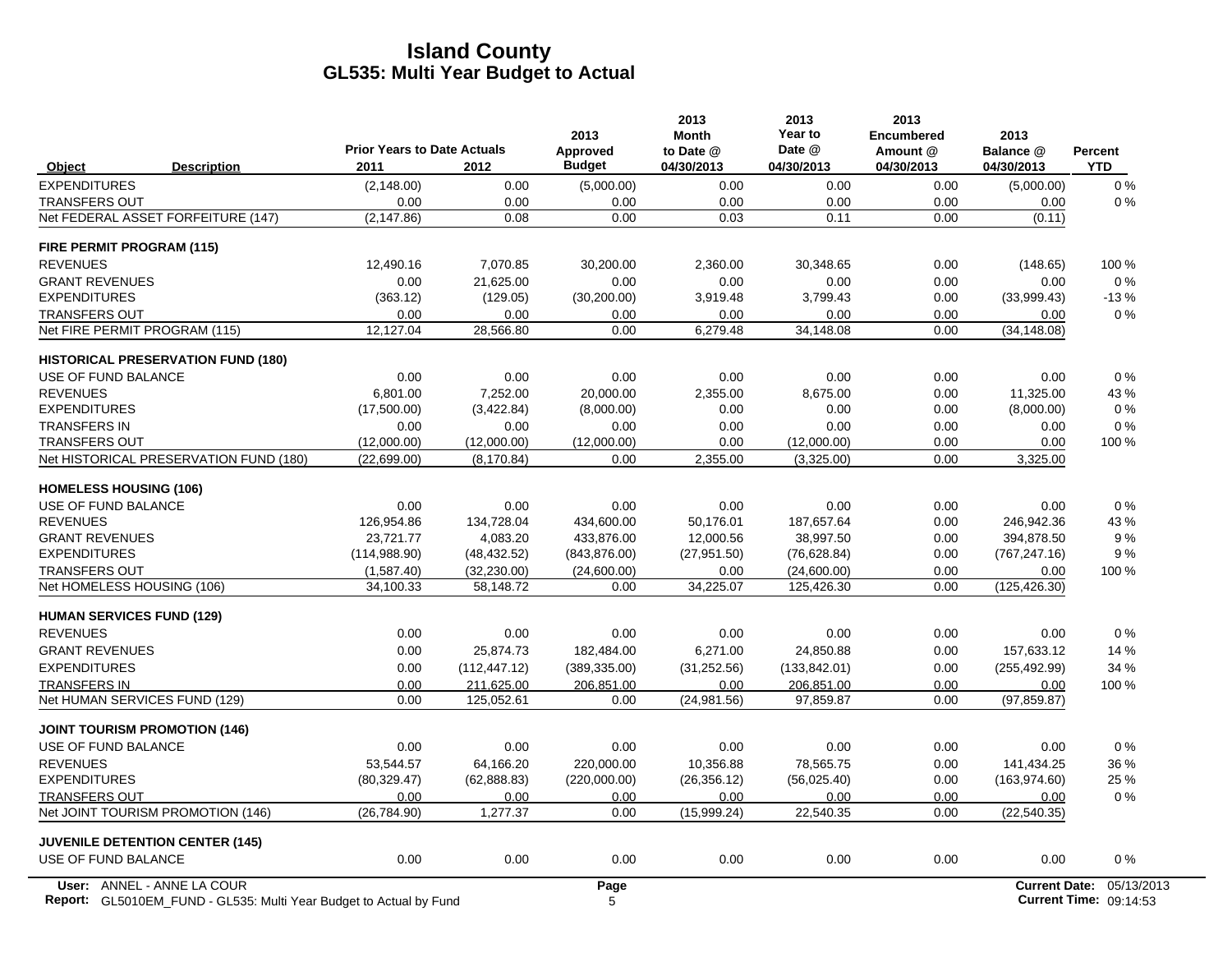|                                                                                                         | <b>Prior Years to Date Actuals</b> |               | 2013<br>Approved | 2013<br><b>Month</b><br>to Date @ | 2013<br>Year to<br>Date @ | 2013<br><b>Encumbered</b><br>Amount @ | 2013<br>Balance @    | Percent                              |
|---------------------------------------------------------------------------------------------------------|------------------------------------|---------------|------------------|-----------------------------------|---------------------------|---------------------------------------|----------------------|--------------------------------------|
| <b>Description</b><br>Object                                                                            | 2011                               | 2012          | <b>Budget</b>    | 04/30/2013                        | 04/30/2013                | 04/30/2013                            | 04/30/2013           | <b>YTD</b>                           |
| <b>REVENUES</b>                                                                                         | 235,258.64                         | 230,015.27    | 719,000.00       | 55,453.75                         | 242,353.75                | 0.00                                  | 476,646.25           | 34 %                                 |
| <b>GRANT REVENUES</b>                                                                                   | 2,295.86                           | 0.00          | 8,000.00         | 916.13                            | 3,318.95                  | 0.00                                  | 4,681.05             | 41 %                                 |
| <b>EXPENDITURES</b>                                                                                     | (350, 317.33)                      | (372, 712.18) | (1,030,400.00)   | (85, 152.99)                      | (356, 132.38)             | 0.00                                  | (674, 267.62)        | 35 %                                 |
| <b>TRANSFERS IN</b>                                                                                     | 403,000.00                         | 350.000.00    | 350.000.00       | 0.00                              | 350.000.00                | 0.00                                  | 0.00                 | 100 %                                |
| <b>TRANSFERS OUT</b>                                                                                    | (45, 400.00)                       | (42,500.00)   | (46,600.00)      | 0.00                              | (46,600.00)               | 0.00                                  | 0.00                 | 100 %                                |
| Net JUVENILE DETENTION CENTER (145)                                                                     | 244,837.17                         | 164,803.09    | 0.00             | (28, 783.11)                      | 192,940.32                | 0.00                                  | (192, 940.32)        |                                      |
| <b>LOW-INCOME HOUSING SURCHARGE (105)</b>                                                               |                                    |               |                  |                                   |                           |                                       |                      |                                      |
| USE OF FUND BALANCE                                                                                     | 0.00                               | 0.00          | 0.00             | 0.00                              | 0.00                      | 0.00                                  | 0.00                 | 0%                                   |
| <b>REVENUES</b>                                                                                         | 34,607.51                          | 36,454.74     | 105,421.00       | 9,820.91                          | 41,620.61                 | 0.00                                  | 63,800.39            | 39 %                                 |
| <b>EXPENDITURES</b>                                                                                     | (6,662.40)                         | 0.00          | (101,000.00)     | 0.00                              | 0.00                      | 0.00                                  | (101,000.00)         | $0\%$                                |
| <b>TRANSFERS OUT</b>                                                                                    | 0.00                               | (13,599.00)   | (4,421.00)       | 0.00                              | (4,421.00)                | 0.00                                  | 0.00                 | 100 %                                |
| Net LOW-INCOME HOUSING SURCHARGE (105)                                                                  | 27,945.11                          | 22,855.74     | 0.00             | 9,820.91                          | 37,199.61                 | 0.00                                  | (37, 199.61)         |                                      |
| <b>MENTAL HEALTH (113)</b>                                                                              |                                    |               |                  |                                   |                           |                                       |                      |                                      |
| USE OF FUND BALANCE                                                                                     | 0.00                               | 0.00          | 0.00             | 0.00                              | 0.00                      | 0.00                                  | 0.00                 | 0%                                   |
| <b>REVENUES</b>                                                                                         | 43,910.40                          | 60,987.86     | 275,490.00       | 1,082.37                          | 3,194.18                  | 0.00                                  | 272,295.82           | 1%                                   |
| <b>GRANT REVENUES</b>                                                                                   | 20,551.40                          | 9,753.72      | 0.00             | 4,534.46                          | 9,106.39                  | 0.00                                  | (9, 106.39)          | 0%                                   |
| <b>EXPENDITURES</b>                                                                                     | (94, 469.06)                       | (73, 209.38)  | (253,710.00)     | (14,050.28)                       | (54,706.30)               | 0.00                                  | (199,003.70)         | 22 %                                 |
| <b>TRANSFERS OUT</b>                                                                                    | (3,968.50)                         | (26,058.00)   | (21,780.00)      | 0.00                              | (21,780.00)               | 0.00                                  | 0.00                 | 100 %                                |
| Net MENTAL HEALTH (113)                                                                                 | (33,975.76)                        | (28, 525.80)  | 0.00             | (8,433.45)                        | (64, 185.73)              | 0.00                                  | 64,185.73            |                                      |
| <b>MH THERAPEUTIC COURT SALES TAX (126)</b>                                                             |                                    |               |                  |                                   |                           |                                       |                      |                                      |
| USE OF FUND BALANCE                                                                                     | 0.00                               | 0.00          | 333,623.00       | 0.00                              | 0.00                      | 0.00                                  | 333,623.00           | $0\%$                                |
| <b>REVENUES</b>                                                                                         | 235,529.10                         | 229,632.47    | 717,000.00       | 54,979.57                         | 241,713.40                | 0.00                                  | 475,286.60           | 34 %                                 |
| <b>GRANT REVENUES</b>                                                                                   | 558.00                             | 9,346.64      | 28,333.00        | 0.00                              | 3,031.06                  | 0.00                                  | 25,301.94            | 11 %                                 |
| <b>EXPENDITURES</b>                                                                                     | (208, 404.83)                      | (233, 445.70) | (938, 220.00)    | (75, 823.34)                      | (286, 734.87)             | 0.00                                  | (651, 485.13)        | 31 %                                 |
| <b>TRANSFERS IN</b>                                                                                     | 0.00                               | 0.00          | 0.00             | 0.00                              | 0.00                      | 0.00                                  | 0.00                 | $0\%$                                |
| <b>TRANSFERS OUT</b>                                                                                    | (53, 274.80)                       | (115, 390.00) | (140, 736.00)    | 0.00                              | (140, 736.00)             | 0.00                                  | 0.00                 | 100 %                                |
| Net MH THERAPEUTIC COURT SALES TAX (126)                                                                | (25, 592.53)                       | (109.856.59)  | 0.00             | (20, 843.77)                      | (182, 726.41)             | 0.00                                  | 182,726.41           |                                      |
| <b>NATURAL RESOURCES FUND (165)</b>                                                                     |                                    |               |                  |                                   |                           |                                       |                      |                                      |
| <b>REVENUES</b>                                                                                         | 0.00                               | 0.00          | 0.00             | 0.00                              | 0.00                      | 0.00                                  | 0.00                 | 0%                                   |
| <b>GRANT REVENUES</b>                                                                                   | 0.00                               | 0.00          | 0.00             | 14,371.73                         | 29,851.55                 | 0.00                                  | (29, 851.55)         | $0\%$                                |
| <b>EXPENDITURES</b>                                                                                     | 0.00                               | 0.00          | 0.00             | (27,705.50)                       | (107, 984.82)             | 0.00                                  | 107,984.82           | $0\%$                                |
| <b>TRANSFERS IN</b>                                                                                     | 0.00                               | 0.00          | 0.00             | 0.00                              | 0.00                      | 0.00                                  | 0.00                 | 0%                                   |
| Net NATURAL RESOURCES FUND (165)                                                                        | 0.00                               | 0.00          | 0.00             | (13, 333.77)                      | (78, 133.27)              | 0.00                                  | 78,133.27            |                                      |
| PATHS & TRAILS (137)                                                                                    |                                    |               |                  |                                   |                           |                                       |                      |                                      |
| <b>REVENUES</b>                                                                                         | 0.00                               | 0.00          | 0.00             | 0.00                              | 0.00                      | 0.00                                  | 0.00                 | 0%                                   |
| <b>GRANT REVENUES</b>                                                                                   | 56,367.40                          | 0.00          | 340,000.00       | 0.00                              | 51,601.77                 | 0.00                                  | 288,398.23           | 15 %                                 |
| <b>EXPENDITURES</b>                                                                                     | (8, 124.83)                        | (18, 120.23)  | (654, 300.00)    | (9,829.34)                        | (16,005.50)               | 0.00                                  | (638, 294.50)        | 2%                                   |
| <b>TRANSFERS IN</b>                                                                                     | 0.00                               | 0.00          | 314,300.00       | 0.00                              | 0.00                      | 0.00                                  | 314,300.00           | 0%                                   |
| User: ANNEL - ANNE LA COUR<br><b>Report:</b> GL5010EM_FUND - GL535: Multi Year Budget to Actual by Fund |                                    |               | Page<br>6        |                                   |                           |                                       | <b>Current Date:</b> | 05/13/2013<br>Current Time: 09:14:53 |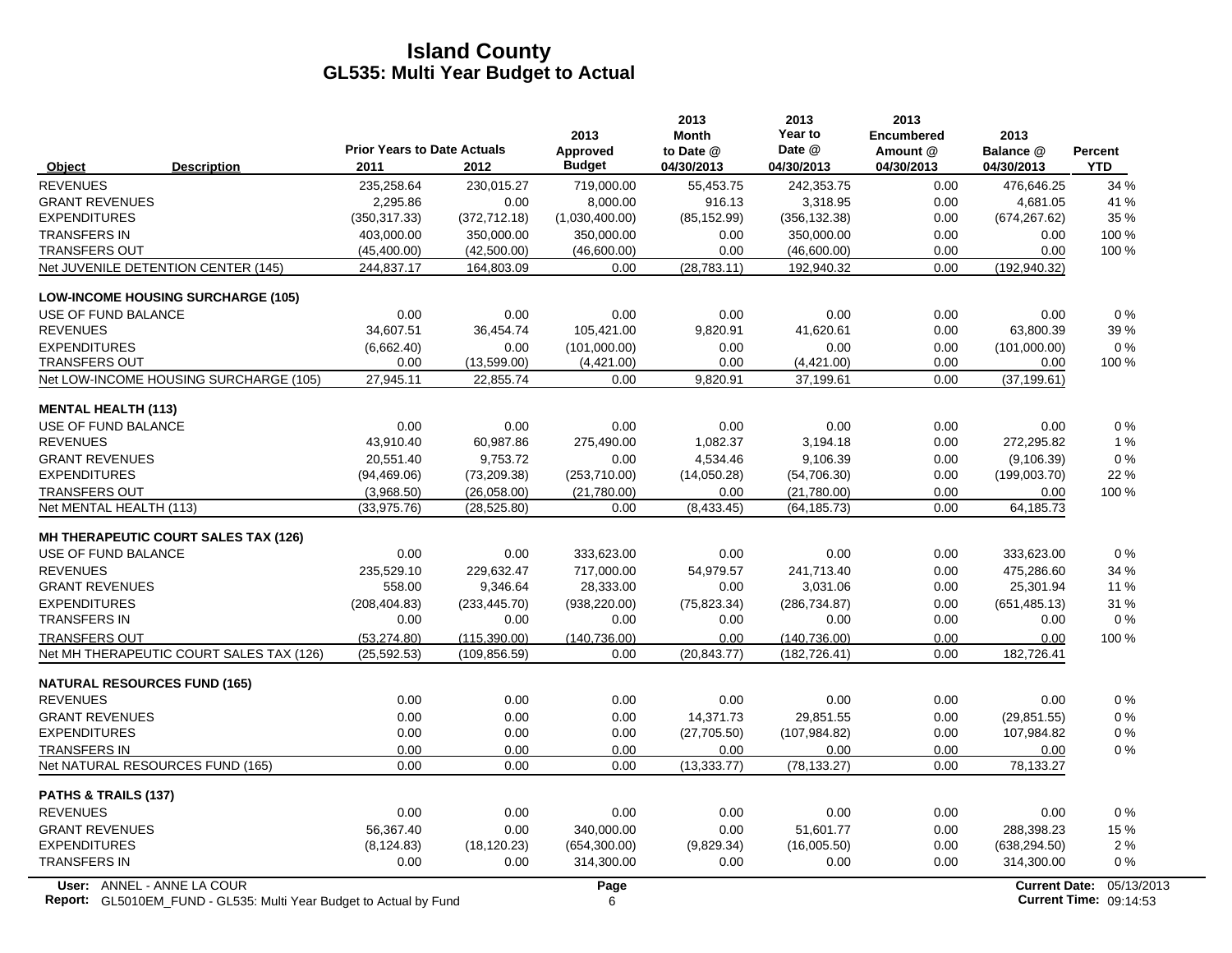|                                    |                                                                                                  | <b>Prior Years to Date Actuals</b> |               | 2013<br>Approved       | 2013<br><b>Month</b><br>to Date @ | 2013<br>Year to<br>Date @ | 2013<br><b>Encumbered</b><br>Amount @ | 2013<br>Balance @    | Percent                              |
|------------------------------------|--------------------------------------------------------------------------------------------------|------------------------------------|---------------|------------------------|-----------------------------------|---------------------------|---------------------------------------|----------------------|--------------------------------------|
| <b>Object</b>                      | <b>Description</b>                                                                               | 2011                               | 2012          | <b>Budget</b>          | 04/30/2013                        | 04/30/2013                | 04/30/2013                            | 04/30/2013           | <b>YTD</b>                           |
| <b>TRANSFERS OUT</b>               |                                                                                                  | 0.00                               | 0.00          | 0.00                   | 0.00                              | 0.00                      | 0.00                                  | 0.00                 | $0\%$                                |
| Net PATHS & TRAILS (137)           |                                                                                                  | 48,242.57                          | (18, 120.23)  | 0.00                   | (9,829.34)                        | 35,596.27                 | 0.00                                  | (35,596.27)          |                                      |
| <b>PUBLIC HEALTH POOLING (104)</b> |                                                                                                  |                                    |               |                        |                                   |                           |                                       |                      |                                      |
| USE OF FUND BALANCE                |                                                                                                  | 0.00                               | 0.00          | 0.00                   | 0.00                              | 0.00                      | 0.00                                  | 0.00                 | $0\%$                                |
| <b>REVENUES</b>                    |                                                                                                  | 351,699.15                         | 294,462.49    | 1,277,931.00           | 39,341.75                         | 374,588.43                | 0.00                                  | 903,342.57           | 29 %                                 |
| <b>GRANT REVENUES</b>              |                                                                                                  | 233,977.17                         | 328,339.36    | 1,029,359.00           | 68,902.44                         | 266,256.33                | 0.00                                  | 763,102.67           | 26 %                                 |
| <b>EXPENDITURES</b>                |                                                                                                  | (918, 726.41)                      | (787, 647.81) | (2,483,160.74)         | (186, 741.80)                     | (784, 148.70)             | 0.00                                  | (1,699,012.04)       | 32 %                                 |
| <b>TRANSFERS IN</b>                |                                                                                                  | 425,274.00                         | 293,237.00    | 293,237.00             | 0.00                              | 293,237.00                | 0.00                                  | 0.00                 | 100 %                                |
| <b>TRANSFERS OUT</b>               |                                                                                                  | (114, 267.00)                      | (101, 067.00) | (117, 367.00)          | 0.00                              | (117, 367.00)             | 0.00                                  | 0.00                 | 100 %                                |
|                                    | Net PUBLIC HEALTH POOLING (104)                                                                  | (22,043.09)                        | 27,324.04     | (0.74)                 | (78, 497.61)                      | 32,566.06                 | 0.00                                  | (32, 566.80)         |                                      |
| <b>PUBLIC WORKS (139)</b>          |                                                                                                  |                                    |               |                        |                                   |                           |                                       |                      |                                      |
| USE OF FUND BALANCE                |                                                                                                  | 0.00                               | 0.00          | 11,275.00              | 0.00                              | 0.00                      | 0.00                                  | 11.275.00            | 0%                                   |
| <b>REVENUES</b>                    |                                                                                                  | 0.00                               | 0.00          | 50,000.00              | 0.00                              | 0.00                      | 0.00                                  | 50,000.00            | $0\%$                                |
| <b>EXPENDITURES</b>                |                                                                                                  | (142, 913.36)                      | (149.051.51)  | (465, 275.00)          | (35,070.10)                       | (147, 874.83)             | 0.00                                  | (317, 400.17)        | 32 %                                 |
| <b>TRANSFERS IN</b>                |                                                                                                  | 431,600.00                         | 405,000.00    | 404,000.00             | 0.00                              | 404,000.00                | 0.00                                  | 0.00                 | 100 %                                |
| <b>TRANSFERS OUT</b>               |                                                                                                  | 0.00                               | 0.00          | 0.00                   | 0.00                              | 0.00                      | 0.00                                  | 0.00                 | 0%                                   |
| Net PUBLIC WORKS (139)             |                                                                                                  | 288,686.64                         | 255,948.49    | 0.00                   | (35,070.10)                       | 256,125.17                | 0.00                                  | (256, 125.17)        |                                      |
|                                    | <b>REET 1 CAPITAL IMPROVEMENTS (134)</b>                                                         |                                    |               |                        |                                   |                           |                                       |                      |                                      |
| USE OF FUND BALANCE                |                                                                                                  | 0.00                               | 0.00          | 304,500.00             | 0.00                              | 0.00                      | 0.00                                  | 304,500.00           | 0%                                   |
| <b>REVENUES</b>                    |                                                                                                  | 150,205.20                         | 143,508.62    | 600,000.00             | 48,112.27                         | 210,383.97                | 0.00                                  | 389,616.03           | 35 %                                 |
| <b>EXPENDITURES</b>                |                                                                                                  | (37, 855.26)                       | (3,443.53)    | (806, 500.00)          | (437.50)                          | (140, 212.03)             | 0.00                                  | (666, 287.97)        | 17 %                                 |
| <b>TRANSFERS IN</b>                |                                                                                                  | 0.00                               | 0.00          | 0.00                   | 0.00                              | 0.00                      | 0.00                                  | 0.00                 | 0%                                   |
| <b>TRANSFERS OUT</b>               |                                                                                                  | (49,300.00)                        | (179,000.00)  | (98,000.00)            | 0.00                              | (98,000.00)               | 0.00                                  | 0.00                 | 100 %                                |
|                                    | Net REET 1 CAPITAL IMPROVEMENTS (134)                                                            | 63,049.94                          | (38,934.91)   | 0.00                   | 47,674.77                         | (27, 828.06)              | 0.00                                  | 27,828.06            |                                      |
|                                    | <b>REET 2 CAPITAL FACILITIES (135)</b>                                                           |                                    |               |                        |                                   |                           |                                       |                      |                                      |
| <b>USE OF FUND BALANCE</b>         |                                                                                                  | 0.00                               | 0.00          | 493,655.00             | 0.00                              | 0.00                      | 0.00                                  | 493,655.00           | 0%                                   |
| <b>REVENUES</b>                    |                                                                                                  | 150,205.20                         | 143,508.62    | 600,000.00             | 48,112.27                         | 210,383.97                | 0.00                                  | 389,616.03           | 35 %                                 |
| <b>GRANT REVENUES</b>              |                                                                                                  | 0.00                               | 0.00          | 0.00                   | 0.00                              | 0.00                      | 0.00                                  | 0.00                 | $0\%$                                |
| <b>EXPENDITURES</b>                |                                                                                                  | (26, 982.55)                       | (6,950.55)    | (636, 500.00)          | (4,404.78)                        | (7, 235.39)               | 0.00                                  | (629, 264.61)        | 1%                                   |
| <b>TRANSFERS IN</b>                |                                                                                                  | 0.00                               | 0.00          | 0.00                   | 0.00                              | 0.00                      | 0.00                                  | 0.00                 | $0\%$                                |
| <b>TRANSFERS OUT</b>               |                                                                                                  | (186, 230.00)                      | (530, 720.00) | (457, 155.00)          | 0.00                              | (457, 155.00)             | 0.00                                  | 0.00                 | 100 %                                |
|                                    | Net REET 2 CAPITAL FACILITIES (135)                                                              | (63,007.35)                        | (394, 161.93) | 0.00                   | 43,707.49                         | (254,006.42)              | 0.00                                  | 254,006.42           |                                      |
|                                    | <b>REET ELECTRONIC TECHNOLOGY (150)</b>                                                          |                                    |               |                        |                                   |                           |                                       |                      |                                      |
| USE OF FUND BALANCE                |                                                                                                  | 0.00                               | 0.00          | 5,100.00               | 0.00                              | 0.00                      | 0.00                                  | 5,100.00             | $0\%$                                |
| <b>REVENUES</b>                    |                                                                                                  | 0.00                               | 0.00          | 0.00                   | 0.00                              | 0.00                      | 0.00                                  | 0.00                 | $0\%$                                |
| <b>GRANT REVENUES</b>              |                                                                                                  | 0.00                               | 0.00          | 0.00                   | 0.00                              | 0.00                      | 0.00                                  | 0.00                 | 0%                                   |
| <b>EXPENDITURES</b>                |                                                                                                  | (121.33)                           | (1,201.14)    | (5,100.00)             | (47.56)                           | (1,248.72)                | 0.00                                  | (3,851.28)           | 24 %                                 |
| <b>TRANSFERS OUT</b>               |                                                                                                  | 0.00                               | 0.00          | 0.00                   | 0.00                              | 0.00                      | 0.00                                  | 0.00                 | 0%                                   |
|                                    | User: ANNEL - ANNE LA COUR<br>Report: GL5010EM_FUND - GL535: Multi Year Budget to Actual by Fund |                                    |               | Page<br>$\overline{7}$ |                                   |                           |                                       | <b>Current Date:</b> | 05/13/2013<br>Current Time: 09:14:53 |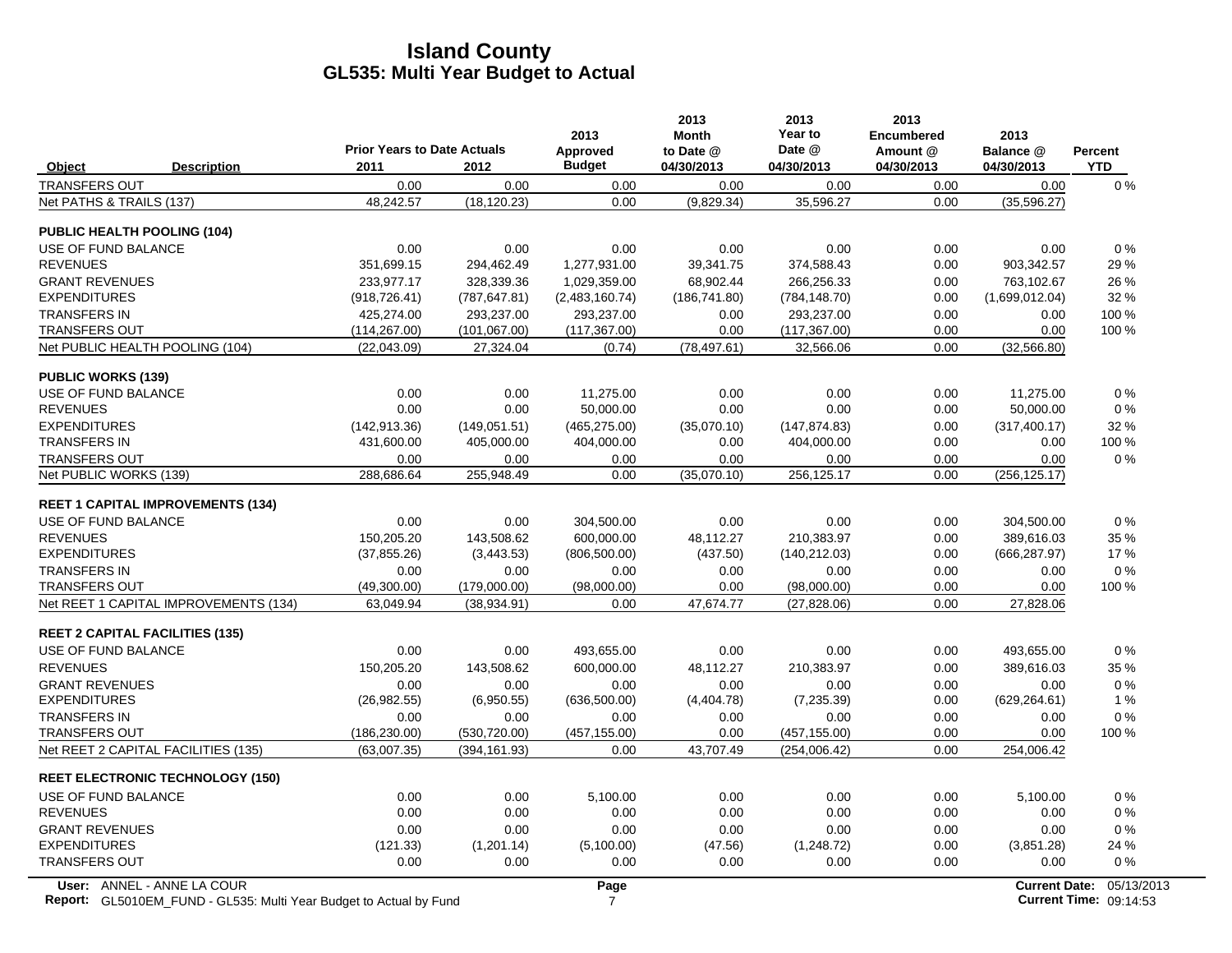|                                  |                                                |                                            |               | 2013                      | 2013<br>Month           | 2013<br>Year to      | 2013<br><b>Encumbered</b> | 2013                    |                              |
|----------------------------------|------------------------------------------------|--------------------------------------------|---------------|---------------------------|-------------------------|----------------------|---------------------------|-------------------------|------------------------------|
| Object                           | <b>Description</b>                             | <b>Prior Years to Date Actuals</b><br>2011 | 2012          | Approved<br><b>Budget</b> | to Date @<br>04/30/2013 | Date @<br>04/30/2013 | Amount @<br>04/30/2013    | Balance @<br>04/30/2013 | <b>Percent</b><br><b>YTD</b> |
|                                  | Net REET ELECTRONIC TECHNOLOGY (150)           | (121.33)                                   | (1,201.14)    | 0.00                      | (47.56)                 | (1,248.72)           | 0.00                      | 1,248.72                |                              |
|                                  | <b>RURAL COUNTY SALES TAX (121)</b>            |                                            |               |                           |                         |                      |                           |                         |                              |
| USE OF FUND BALANCE              |                                                | 0.00                                       | 0.00          | 1,200,000.00              | 0.00                    | 0.00                 | 0.00                      | 1,200,000.00            | 0%                           |
| <b>REVENUES</b>                  |                                                | 212.726.35                                 | 208.570.14    | 640.000.00                | 49.828.69               | 218.734.27           | 0.00                      | 421.265.73              | 34 %                         |
| <b>EXPENDITURES</b>              |                                                | (272, 712.13)                              | (285, 846.05) | (1,840,000.00)            | 0.00                    | 0.00                 | 0.00                      | (1,840,000.00)          | 0%                           |
| <b>TRANSFERS OUT</b>             |                                                | (2.700.00)                                 | 0.00          | 0.00                      | 0.00                    | 0.00                 | 0.00                      | 0.00                    | 0%                           |
|                                  | Net RURAL COUNTY SALES TAX (121)               | (62, 685.78)                               | (77, 275.91)  | 0.00                      | 49,828.69               | 218,734.27           | 0.00                      | (218, 734.27)           |                              |
|                                  | <b>STORM &amp; SURFACE WATER UTILITY (144)</b> |                                            |               |                           |                         |                      |                           |                         |                              |
| USE OF FUND BALANCE              |                                                | 0.00                                       | 0.00          | 0.00                      | 0.00                    | 0.00                 | 0.00                      | 0.00                    | 0%                           |
| <b>REVENUES</b>                  |                                                | 15.08                                      | 16.82         | 0.00                      | 5.99                    | 205.40               | 0.00                      | (205.40)                | 0%                           |
| <b>EXPENDITURES</b>              |                                                | (42.62)                                    | (39.23)       | (26, 355.00)              | (10.49)                 | (37.28)              | 0.00                      | (26, 317.72)            | 0%                           |
| <b>TRANSFERS IN</b>              |                                                | 25,930.00                                  | 27,160.00     | 26,355.00                 | 0.00                    | 26,355.00            | 0.00                      | 0.00                    | 100%                         |
| <b>TRANSFERS OUT</b>             |                                                | 0.00                                       | 0.00          | 0.00                      | 0.00                    | 0.00                 | 0.00                      | 0.00                    | 0%                           |
|                                  | Net STORM & SURFACE WATER UTILITY (144)        | 25,902.46                                  | 27,137.59     | 0.00                      | (4.50)                  | 26,523.12            | 0.00                      | (26, 523.12)            |                              |
| TREASURER'S M & O (116)          |                                                |                                            |               |                           |                         |                      |                           |                         |                              |
| USE OF FUND BALANCE              |                                                | 0.00                                       | 0.00          | 0.00                      | 0.00                    | 0.00                 | 0.00                      | 0.00                    | 0%                           |
| <b>REVENUES</b>                  |                                                | 12.664.55                                  | 46,902.25     | 150,975.00                | 1,948.07                | 5,438.77             | 0.00                      | 145,536.23              | 4 %                          |
| <b>EXPENDITURES</b>              |                                                | (16, 332.41)                               | (18,523.17)   | (150, 975.00)             | (5,025.33)              | (24, 515.94)         | 0.00                      | (126, 459.06)           | 16 %                         |
| <b>TRANSFERS OUT</b>             |                                                | 0.00                                       | 0.00          | 0.00                      | 0.00                    | 0.00                 | 0.00                      | 0.00                    | 0%                           |
| Net TREASURER'S M & O (116)      |                                                | (3,667.86)                                 | 28,379.08     | 0.00                      | (3,077.26)              | (19.077.17)          | 0.00                      | 19,077.17               |                              |
|                                  | <b>TRIAL COURT IMPROVEMENT (157)</b>           |                                            |               |                           |                         |                      |                           |                         |                              |
| <b>REVENUES</b>                  |                                                | 11,877.98                                  | 5,999.73      | 5,000.00                  | 15.54                   | 6,065.99             | 0.00                      | (1,065.99)              | 121 %                        |
| <b>EXPENDITURES</b>              |                                                | (953.11)                                   | 0.00          | (5,000.00)                | (6,452.58)              | (6,452.58)           | 0.00                      | 1,452.58                | 129 %                        |
|                                  | Net TRIAL COURT IMPROVEMENT (157)              | 10,924.87                                  | 5,999.73      | 0.00                      | (6, 437.04)             | (386.59)             | 0.00                      | 386.59                  |                              |
| <b>VETERANS ASSISTANCE (107)</b> |                                                |                                            |               |                           |                         |                      |                           |                         |                              |
| USE OF FUND BALANCE              |                                                | 0.00                                       | 0.00          | 0.00                      | 0.00                    | 0.00                 | 0.00                      | 0.00                    | 0%                           |
| <b>REVENUES</b>                  |                                                | 361.08                                     | 54,114.15     | 115,150.00                | 505.16                  | 1,998.17             | 0.00                      | 113,151.83              | 2 %                          |
| <b>EXPENDITURES</b>              |                                                | (23, 923.72)                               | (17,042.60)   | (106, 753.00)             | (8,311.50)              | (32, 364.09)         | 0.00                      | (74, 388.91)            | 30 %                         |
| <b>TRANSFERS OUT</b>             |                                                | (1,587.40)                                 | (7,952.00)    | (8, 397.00)               | 0.00                    | (8,397.00)           | 0.00                      | 0.00                    | 100%                         |
|                                  | Net VETERANS ASSISTANCE (107)                  | (25, 150.04)                               | 29,119.55     | 0.00                      | (7,806.34)              | (38, 762.92)         | 0.00                      | 38,762.92               |                              |
|                                  | <b>WATER QUALITY ASSISTANCE (149)</b>          |                                            |               |                           |                         |                      |                           |                         |                              |
| <b>REVENUES</b>                  |                                                | 12,260.00                                  | 50,269.09     | 285,752.00                | 1,341.01                | 40,630.47            | 0.00                      | 245,121.53              | 14 %                         |
| <b>GRANT REVENUES</b>            |                                                | 0.00                                       | 18,922.73     | 86,656.00                 | 0.00                    | 58,066.20            | 0.00                      | 28,589.80               | 67%                          |
| <b>EXPENDITURES</b>              |                                                | (75, 109.50)                               | (71, 444.22)  | (372, 408.00)             | (18,741.35)             | (137, 107.05)        | 0.00                      | (235, 300.95)           | 37 %                         |
| <b>TRANSFERS IN</b>              |                                                | 0.00                                       | 0.00          | 0.00                      | 0.00                    | 0.00                 | 0.00                      | 0.00                    | 0%                           |
| <b>TRANSFERS OUT</b>             |                                                | 0.00                                       | 0.00          | 0.00                      | 0.00                    | 0.00                 | 0.00                      | 0.00                    | 0%                           |
|                                  |                                                |                                            |               |                           |                         |                      |                           |                         |                              |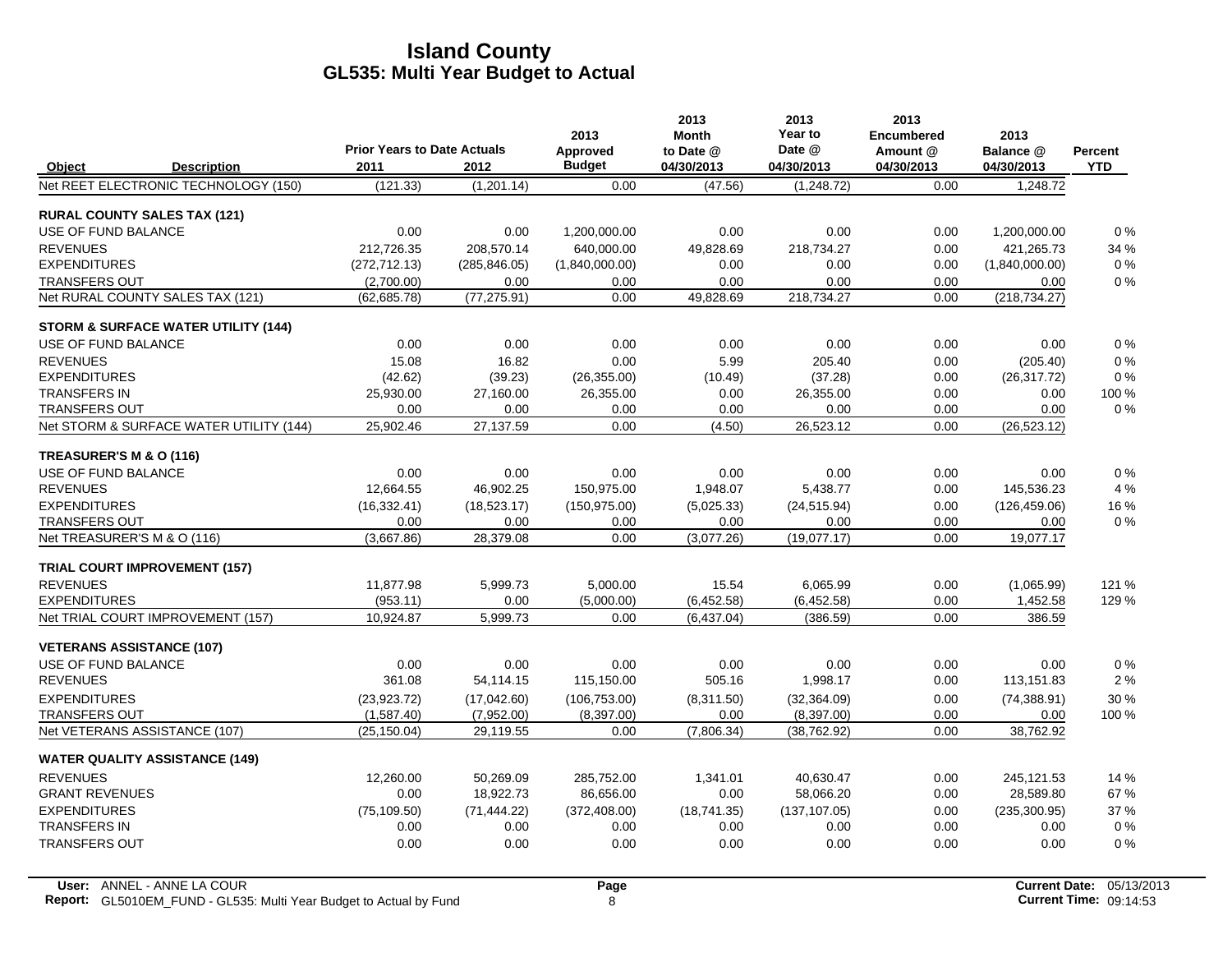|                              |                                    | <b>Prior Years to Date Actuals</b> |              | 2013<br>Approved | 2013<br>Month<br>to Date @ | 2013<br>Year to<br>Date @ | 2013<br>Encumbered<br>Amount @ | 2013<br>Balance @ | Percent    |
|------------------------------|------------------------------------|------------------------------------|--------------|------------------|----------------------------|---------------------------|--------------------------------|-------------------|------------|
| <b>Object</b>                | <b>Description</b>                 | 2011                               | 2012         | <b>Budget</b>    | 04/30/2013                 | 04/30/2013                | 04/30/2013                     | 04/30/2013        | <b>YTD</b> |
|                              | Net WATER QUALITY ASSISTANCE (149) | (62,849.50)                        | (2,252.40)   | 0.00             | (17,400.34)                | (38, 410.38)              | 0.00                           | 38,410.38         |            |
| <b>Grand Total All Funds</b> |                                    | .170.725.09                        | 2,701,735.96 | (0.74)           | 2,595,662.17               | 2,054,969.65              | 0.00                           | (2,054,970.39)    |            |